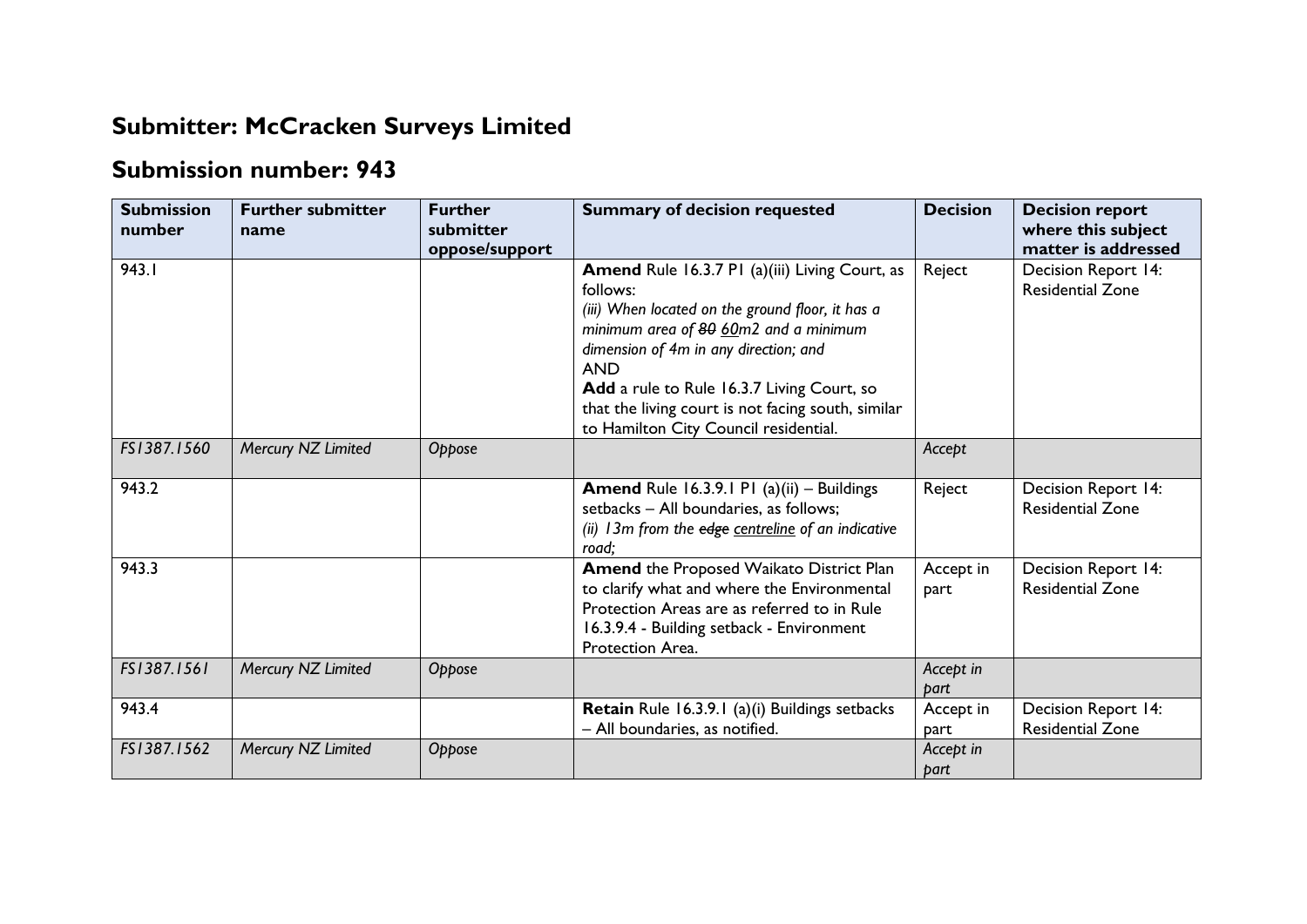| <b>Submission</b><br>number | <b>Further submitter</b><br>name | <b>Further</b><br>submitter<br>oppose/support | <b>Summary of decision requested</b>                                                                                                                                                                                                                                                                                                                          | <b>Decision</b>   | <b>Decision report</b><br>where this subject<br>matter is addressed |
|-----------------------------|----------------------------------|-----------------------------------------------|---------------------------------------------------------------------------------------------------------------------------------------------------------------------------------------------------------------------------------------------------------------------------------------------------------------------------------------------------------------|-------------------|---------------------------------------------------------------------|
| 943.5                       |                                  |                                               | Amend Rule 16.4.1 RD1 (a)(ii) - Subdivision<br>- General, as follows;<br>(iii) Where roads are to be vested in Council, they<br>must should follow a grid layout;<br><b>AND</b><br>Any consequential amendments as required.                                                                                                                                  | Accept in<br>part | Decision Report 14:<br><b>Residential Zone</b>                      |
| FS1387.1563                 | Mercury NZ Limited               | Oppose                                        |                                                                                                                                                                                                                                                                                                                                                               | Accept in<br>part |                                                                     |
| 943.6                       |                                  |                                               | Delete Rule 16.4.4 (a)(iv)(Table) $-$<br>Subdivision - Multi-unit development.<br><b>AND</b><br>Add the Table from Rule 16.4.4 (a)(iv) -<br>Subdivision Multi-Unit Development to Rule<br>16.1.3 RD1 - Multi-Unit development.                                                                                                                                | Reject            | Decision Report 14:<br><b>Residential Zone</b>                      |
| FS1387.1564                 | Mercury NZ Limited               | Oppose                                        |                                                                                                                                                                                                                                                                                                                                                               | Accept            |                                                                     |
| 943.7                       |                                  |                                               | Amend Rule 16.4.5 C1 (b) Subdivision -<br>Boundary adjustments, to correct the<br>inconsistency in terminology between<br>boundary adjustment and boundary relocation.                                                                                                                                                                                        | Accept            | Decision Report 14:<br><b>Residential Zone</b>                      |
| FS1387.1565                 | Mercury NZ Limited               | Oppose                                        |                                                                                                                                                                                                                                                                                                                                                               | Reject            |                                                                     |
| 943.8                       |                                  |                                               | Amend Rule 16.4.6 C1 - Subdivision -<br>Amendments and updates to cross lease flats<br>plans and conversion to freehold, to make<br>the activity a Permitted activity rather than a<br>Controlled Activity.<br><b>AND</b><br>Amend Rule 16.4.6 D1 - Subdivision -<br>Amendments and updates to cross lease flats<br>plans and conversion to freehold, to be a | Reject            | Decision Report 14:<br><b>Residential Zone</b>                      |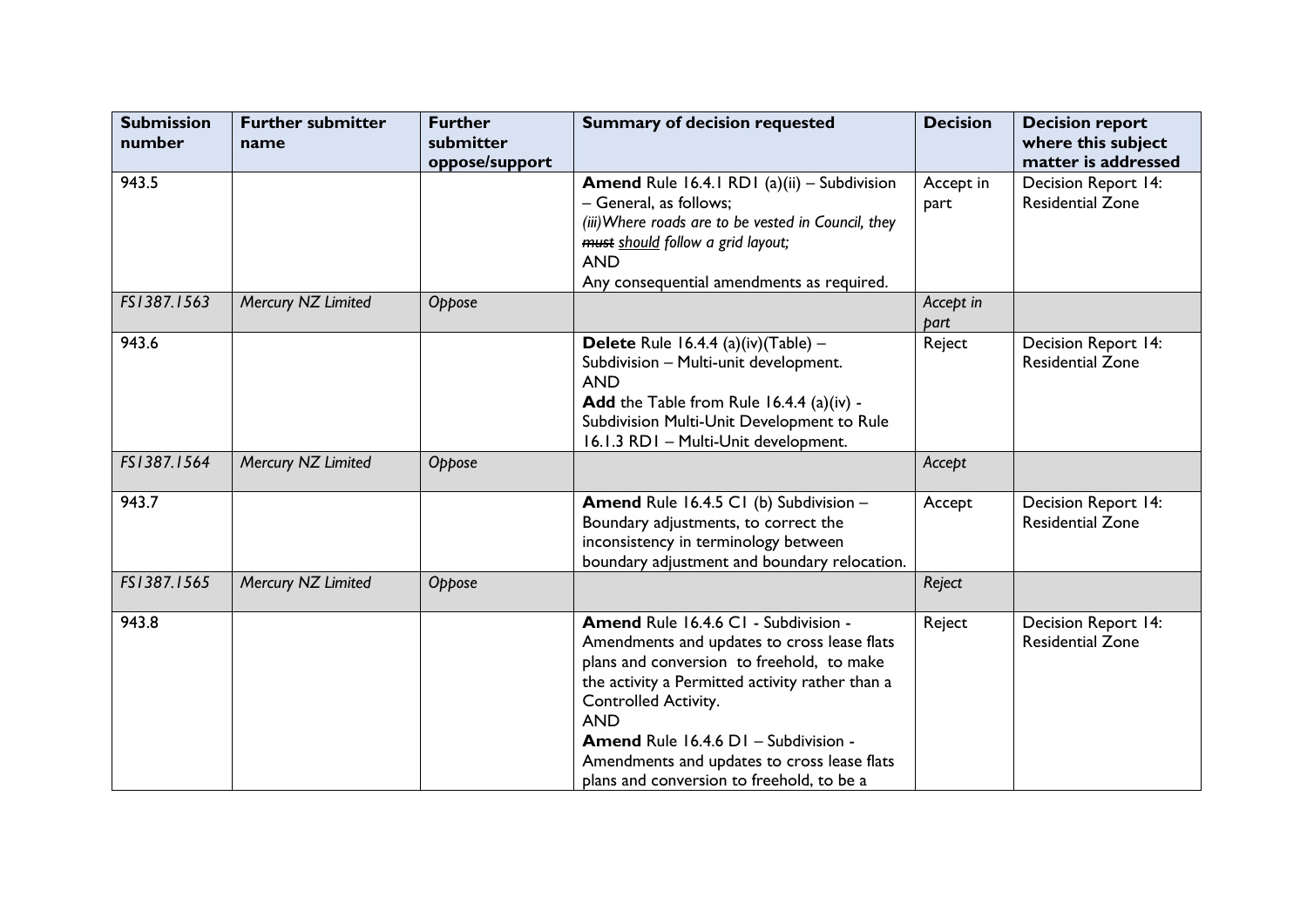| <b>Submission</b> | <b>Further submitter</b> | <b>Further</b> | <b>Summary of decision requested</b>                                                           | <b>Decision</b> | <b>Decision report</b>  |
|-------------------|--------------------------|----------------|------------------------------------------------------------------------------------------------|-----------------|-------------------------|
| number            | name                     | submitter      |                                                                                                |                 | where this subject      |
|                   |                          | oppose/support | Restricted Discretionary activity status rather                                                |                 | matter is addressed     |
|                   |                          |                | than a Discretionary Activity.                                                                 |                 |                         |
| 943.9             |                          |                | Delete Rule 16.4.6 C2 (b)(i) Subdivision -                                                     | Reject          | Decision Report 14:     |
|                   |                          |                | Amendments and updates to cross lease flats                                                    |                 | <b>Residential Zone</b> |
|                   |                          |                | plans and conversion to freehold.                                                              |                 |                         |
| 943.10            |                          |                | Amend Rule 16.4.12 RD1 (a)(i) Subdivision -                                                    | Reject          | Decision Report 14:     |
|                   |                          |                | Building platform, to be inclusive of yards or                                                 |                 | <b>Residential Zone</b> |
|                   |                          |                | be reduced to 15m,                                                                             |                 |                         |
|                   |                          |                | <b>AND</b>                                                                                     |                 |                         |
|                   |                          |                | Any consequential amendments to other                                                          |                 |                         |
|                   |                          |                | residential zones throughout the Proposed                                                      |                 |                         |
|                   |                          |                | Waikato District Plan.                                                                         |                 |                         |
| 943.11            |                          |                | No specific decision sought, but submission                                                    | Reject          | Decision Report 22:     |
|                   |                          |                | states:                                                                                        |                 | <b>Rural Zone</b>       |
|                   |                          |                | This rule prevents, as a Restricted                                                            |                 |                         |
|                   |                          |                | Discretionary activity, the common need to                                                     |                 |                         |
|                   |                          |                | relocate an approved but not issued small                                                      |                 |                         |
|                   |                          |                | allotment (8000m2 to 1.6ha) created by                                                         |                 |                         |
|                   |                          |                | subdivision to another part of a farm and                                                      |                 |                         |
|                   |                          |                | record of title that is continuous. Where for                                                  |                 |                         |
|                   |                          |                | example, a farm is held in three continuous                                                    |                 |                         |
|                   |                          |                | titles two of which are under 20ha and cannot                                                  |                 |                         |
|                   |                          |                | be subdivided. The larger title is subdivided                                                  |                 |                         |
|                   |                          |                | and consent is granted to create the small lot<br>and the balance land. The small lot prior to |                 |                         |
|                   |                          |                | issuance of a title should simultaneously be                                                   |                 |                         |
|                   |                          |                | able to be relocated to the third and                                                          |                 |                         |
|                   |                          |                | continuous title. The third might contain low                                                  |                 |                         |
|                   |                          |                | quality soils so the parent larger lot retains                                                 |                 |                         |
|                   |                          |                | the benefit of the land area (that may well be                                                 |                 |                         |
|                   |                          |                | High Quality Soils) or is relocation within the                                                |                 |                         |
|                   |                          |                | land holding being better suited to a small lot                                                |                 |                         |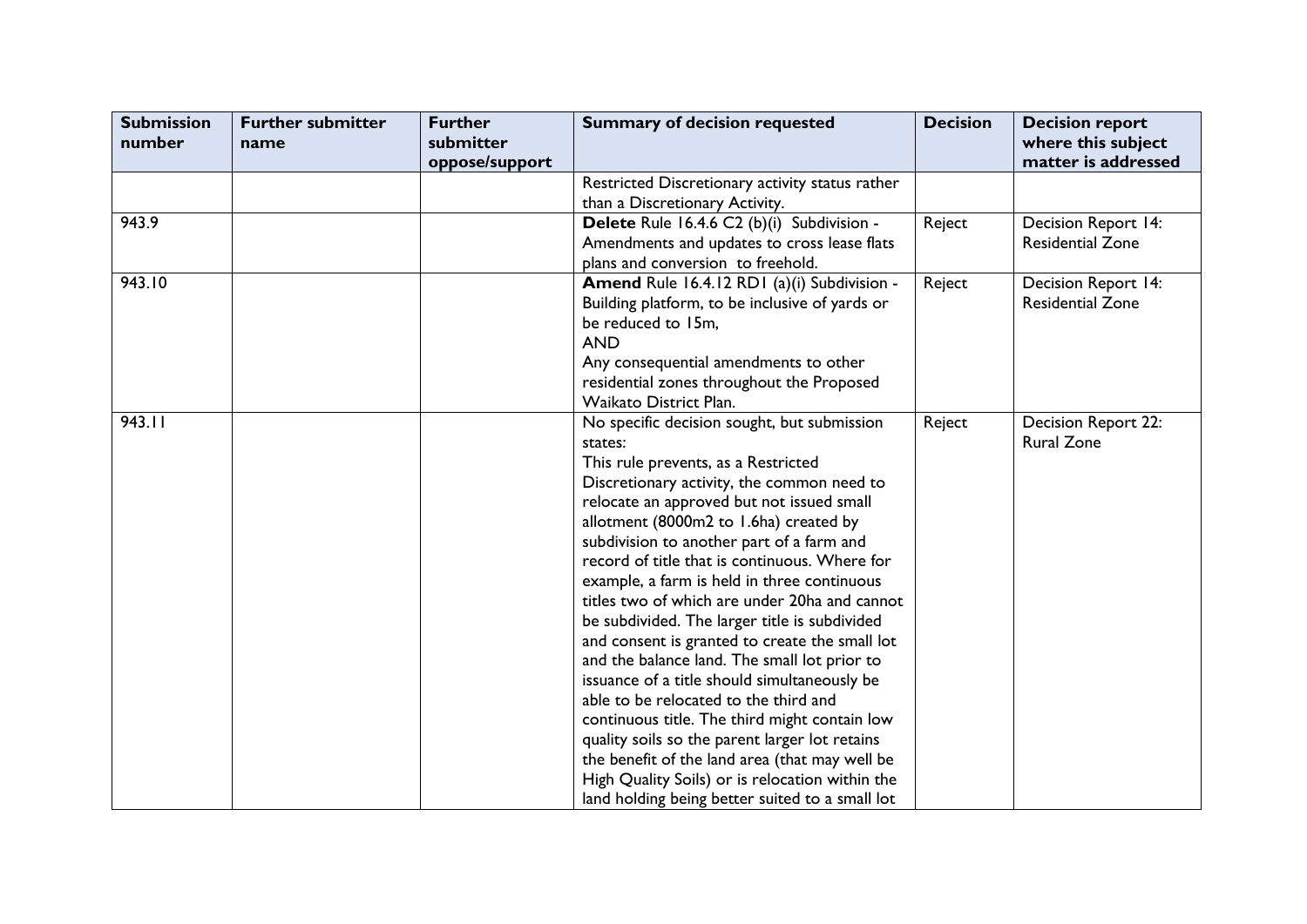| <b>Submission</b><br>number | <b>Further submitter</b><br>name | <b>Further</b><br>submitter<br>oppose/support | <b>Summary of decision requested</b>                                                                                                                                         | <b>Decision</b>   | <b>Decision report</b><br>where this subject<br>matter is addressed |
|-----------------------------|----------------------------------|-----------------------------------------------|------------------------------------------------------------------------------------------------------------------------------------------------------------------------------|-------------------|---------------------------------------------------------------------|
|                             |                                  |                                               | such as being remote from the centre of farm<br>operations.                                                                                                                  |                   |                                                                     |
| FS1387.1566                 | Mercury NZ Limited               | Oppose                                        |                                                                                                                                                                              | Accept            |                                                                     |
| 943.12                      |                                  |                                               | Amend Rule 22.4.7 RD1 (b) - Esplanade<br>reserves and esplanade strips, to include RMA<br>$s230(3)$ .                                                                        | Reject            |                                                                     |
| 943.13                      |                                  |                                               | Amend Rule 22.3.1 (a) Number of dwellings<br>within a lot, to replace the word "lot" with<br>"site".                                                                         | Accept in<br>Part | Decision Report 22:<br><b>Rural Zone</b>                            |
| FS1387.1567                 | Mercury NZ Limited               | Oppose                                        |                                                                                                                                                                              | Reject            |                                                                     |
| 943.14                      |                                  |                                               | Amend Rule 22.3.2 Minor dwelling, to<br>replace the word "lot" with "site".                                                                                                  | Accept in<br>Part | Decision Report 22:<br><b>Rural Zone</b>                            |
| FS1387.1568                 | Mercury NZ Limited               | Oppose                                        |                                                                                                                                                                              | Reject            |                                                                     |
| 943.15                      |                                  |                                               | Amend Rule 22.3.2 PI (a) Minor dwelling, to<br>exclude garages, as follows:<br>(a) One minor dwelling not exceeding 70m2 gross<br>floor area, excluding garage within a lot. | Accept in<br>Part | Decision Report 22:<br><b>Rural Zone</b>                            |
| FS1308.185                  | The Surveying Company            | Oppose                                        |                                                                                                                                                                              | Accept in<br>part |                                                                     |
| FS1387.1569                 | Mercury NZ Limited               | Oppose                                        |                                                                                                                                                                              | Accept in<br>part |                                                                     |
| 943.16                      |                                  |                                               | Amend Rule 22.3.4.1 P2 Height - Building<br>General, as follows:<br>The height of any dwelling or building must not<br>exceed 7.5m in a Significant Amenity Landscape.       | Accept in<br>Part | Decision Report 22:<br><b>Rural Zone</b>                            |
| 943.17                      |                                  |                                               | Amend Rule 22.3.7.1 P2 (a) - Building<br>Setbacks - All boundaries, as follows;                                                                                              | Reject            | Decision Report 22:<br><b>Rural Zone</b>                            |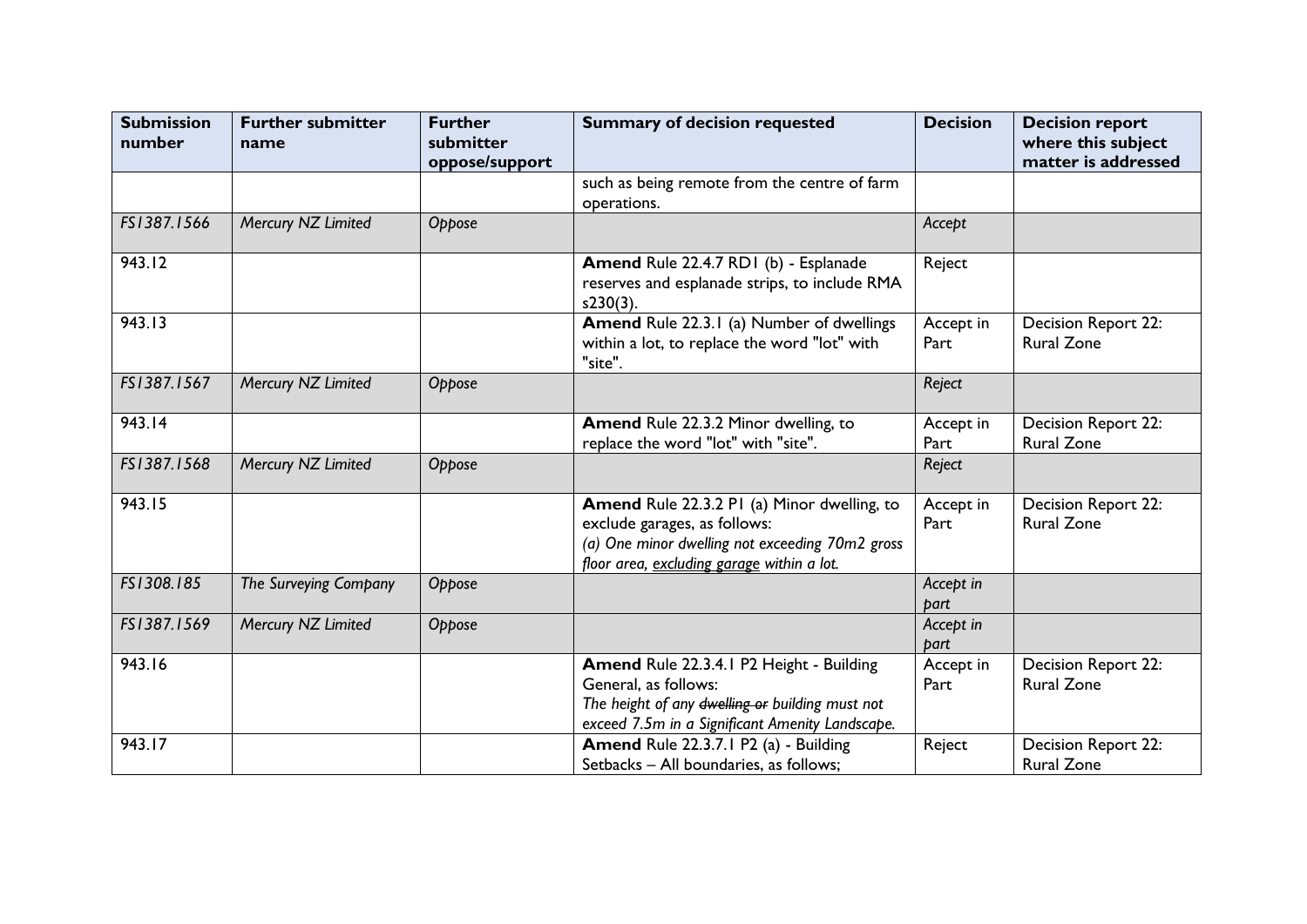| <b>Submission</b><br>number | <b>Further submitter</b><br>name | <b>Further</b><br>submitter<br>oppose/support | <b>Summary of decision requested</b>                                                                                                                                                                                                                                                                                                                                                                                                                                                                                                                                                                                                                             | <b>Decision</b>   | <b>Decision report</b><br>where this subject<br>matter is addressed |
|-----------------------------|----------------------------------|-----------------------------------------------|------------------------------------------------------------------------------------------------------------------------------------------------------------------------------------------------------------------------------------------------------------------------------------------------------------------------------------------------------------------------------------------------------------------------------------------------------------------------------------------------------------------------------------------------------------------------------------------------------------------------------------------------------------------|-------------------|---------------------------------------------------------------------|
|                             |                                  |                                               | (a) A non-habitable building located on a Record<br>of Title site less than 1.6ha must be set back a<br>minimum of:<br><b>AND</b><br><b>Amend Rule 22.3.7.1 P3 (a) - Building</b><br>Setbacks - All boundaries, as follows;<br>(a) A habitable building located on a Record of<br>Title site 1.6ha or more must be set back a<br>minimum of:<br><b>AND</b><br><b>Amend Rule 22.3.7.1 P4 (a) - Building</b><br>Setbacks - All boundaries, as follows;<br>(a) A non-habitable building located on a Record<br>of Title site 1.6ha or more must be set back a<br>minimum of:                                                                                        |                   |                                                                     |
| 943.18                      |                                  |                                               | Amend Rule 22.3.7.1 P1 (a) (ii) Building<br>Setbacks - All boundaries, as follows;<br>(ii) 17.5m from the centre line of an indicative<br>road that has not yet been vested:<br>AND Amend Rule 22.3.7.1 P2 (a) (ii) Building<br>Setbacks - All boundaries as follows;<br>(ii) 17.5m from the centre line of an indicative<br>road that has not yet been vested:<br><b>AND</b><br>Amend Rule 22.3.7.1 P3 (a) (ii) Building<br>Setbacks - All boundaries, as follows;<br>(ii) 22m from the centre line of an indicative road;<br>that has not yet been vested;<br><b>AND</b><br>Amend Rule 22.3.7.1 P4 (a) (ii) Building<br>Setbacks - All boundaries, as follows; | Accept in<br>Part | Decision Report 22:<br><b>Rural Zone</b>                            |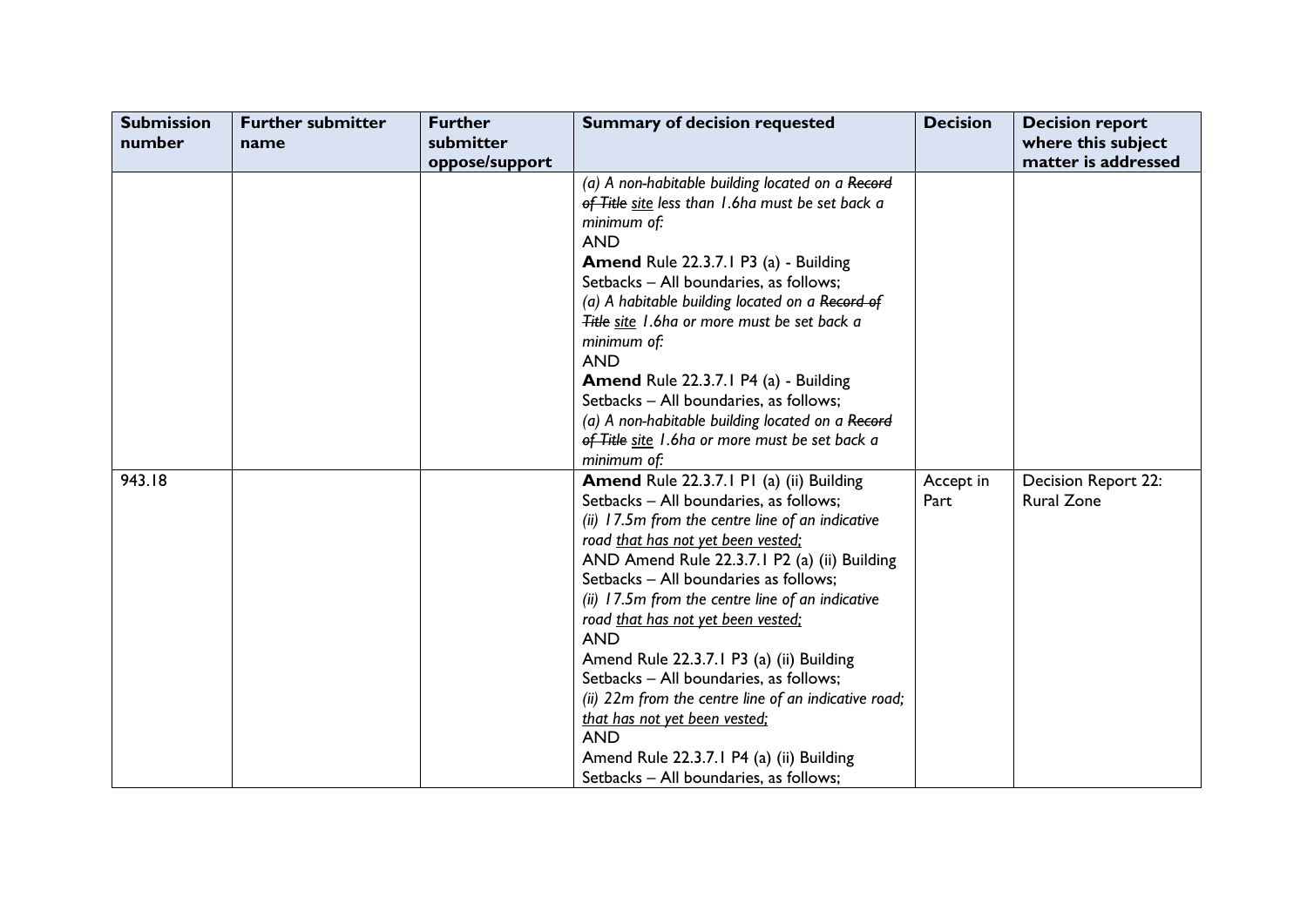| <b>Submission</b><br>number | <b>Further submitter</b><br>name | <b>Further</b><br>submitter<br>oppose/support | <b>Summary of decision requested</b>                                                                                                                                                                                                                                                                                                                                                                   | <b>Decision</b>   | <b>Decision report</b><br>where this subject<br>matter is addressed |
|-----------------------------|----------------------------------|-----------------------------------------------|--------------------------------------------------------------------------------------------------------------------------------------------------------------------------------------------------------------------------------------------------------------------------------------------------------------------------------------------------------------------------------------------------------|-------------------|---------------------------------------------------------------------|
|                             |                                  |                                               | (ii) 22m from the centre line of an indicative road;<br>that has not yet been vested:                                                                                                                                                                                                                                                                                                                  |                   |                                                                     |
| 943.19                      |                                  |                                               | Amend Rule 22.3.7.5 PI - Building Setbacks -<br>water bodies, as follows;<br>(a) Any building must be set back a minimum of:<br>(i) 32m from the margin of any;<br>A. Lake with a bed area of 8ha or more or; and<br>B. Wetland with an area greater than I ha;<br>(ii) 23m from the bank of any river (other than<br>the Waikato River and Waipa River) whose bed<br>has an average width 3m or more; | Accept in<br>Part | Decision Report 22:<br><b>Rural Zone</b>                            |
| FS1387.1570                 | Mercury NZ Limited               | Oppose                                        |                                                                                                                                                                                                                                                                                                                                                                                                        | Accept in<br>part |                                                                     |
| 943.20                      |                                  |                                               | Amend the planning maps to identify<br>"Outstanding Natural Character Areas" and<br>"High Natural Character Areas".                                                                                                                                                                                                                                                                                    | Accept            | Decision Report 10:<br>Landscapes                                   |
| 943.21                      |                                  |                                               | Add "Residential activity" as a Permitted<br>activity to Rule 22.1.2 Permitted Activities.                                                                                                                                                                                                                                                                                                             | Accept            | Decision Report 22:<br><b>Rural Zone</b>                            |
| FS1387.1571                 | Mercury NZ Limited               | Oppose                                        |                                                                                                                                                                                                                                                                                                                                                                                                        | Reject            |                                                                     |
| 943.22                      |                                  |                                               | Amend Rule 22.1.5 NC1 - Non-Complying<br>Activities, as follows;<br>NCI Construction of a building located on an<br>indicative road that has not yet been vested.                                                                                                                                                                                                                                      | Accept            | Decision Report 22:<br><b>Rural Zone</b>                            |
| FS1387.1572                 | Mercury NZ Limited               | Oppose                                        |                                                                                                                                                                                                                                                                                                                                                                                                        | Reject            |                                                                     |
| 943.23                      |                                  |                                               | Amend Rule 22.2.3.1 PI (a) (iv) Earthworks -<br>General, as follows;<br>(iv) A building platform for a residential activity,<br>including accessory buildings and access.                                                                                                                                                                                                                              | Accept in<br>Part | Decision Report 22:<br><b>Rural Zone</b>                            |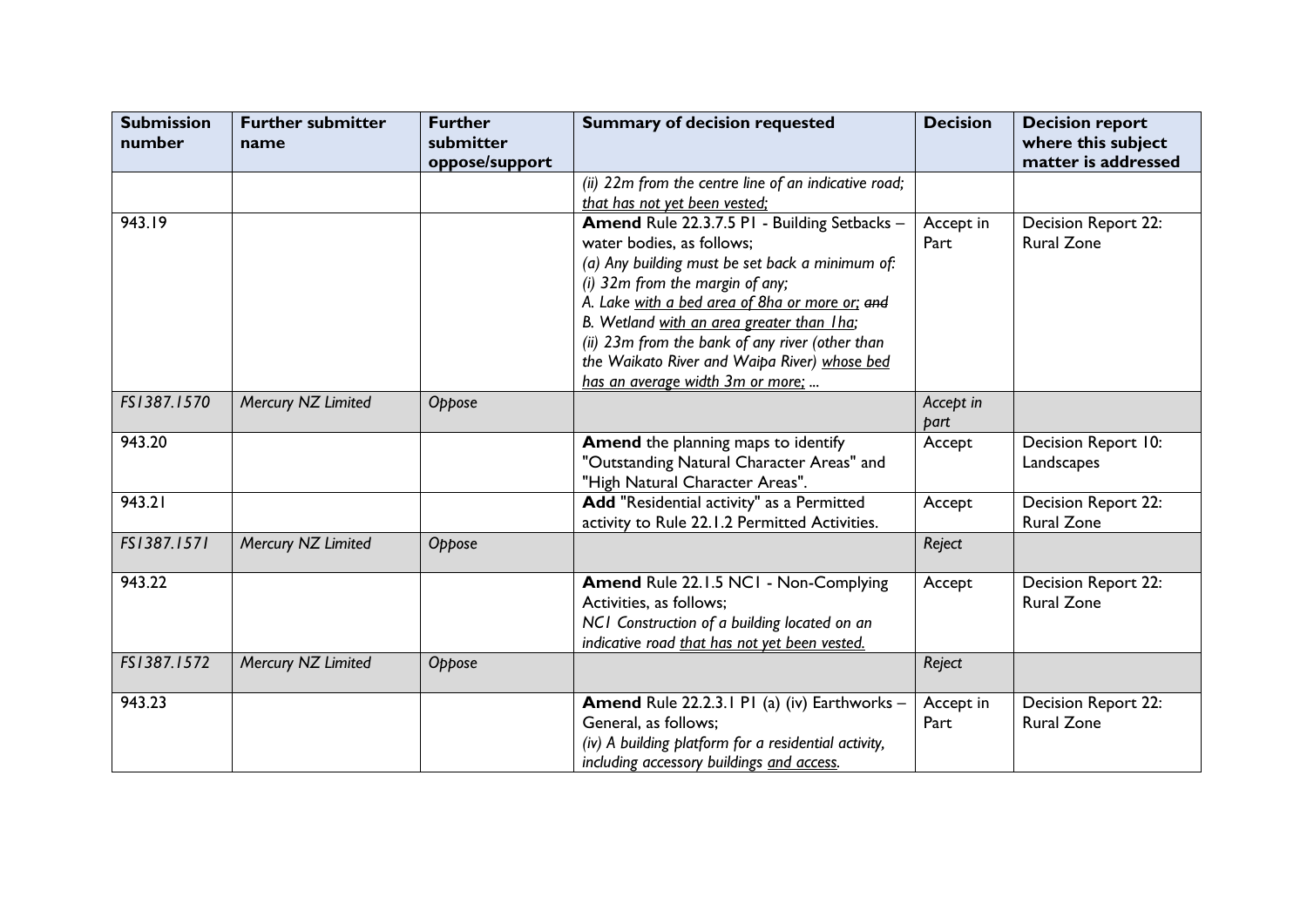| <b>Submission</b><br>number | <b>Further submitter</b><br>name | <b>Further</b><br>submitter<br>oppose/support | <b>Summary of decision requested</b>                                                                                                                                                                                                                     | <b>Decision</b>   | <b>Decision report</b><br>where this subject<br>matter is addressed |
|-----------------------------|----------------------------------|-----------------------------------------------|----------------------------------------------------------------------------------------------------------------------------------------------------------------------------------------------------------------------------------------------------------|-------------------|---------------------------------------------------------------------|
| FS1308.175                  | The Surveying Company            | Support                                       |                                                                                                                                                                                                                                                          | Accept in<br>part |                                                                     |
| FS1387.1573                 | Mercury NZ Limited               | Oppose                                        |                                                                                                                                                                                                                                                          | Accept in<br>part |                                                                     |
| 943.24                      |                                  |                                               | Delete Rule 22.2.3.1 P2 (a) (iii) Earthworks -<br>General.                                                                                                                                                                                               | Reject            | Decision Report 22:<br><b>Rural Zone</b>                            |
| FS1308.176                  | The Surveying Company            | Support                                       |                                                                                                                                                                                                                                                          | Reject            |                                                                     |
| FS1387.1574                 | Mercury NZ Limited               | Oppose                                        |                                                                                                                                                                                                                                                          | Accept            |                                                                     |
| 943.25                      |                                  |                                               | Amend Rule 22.2.3.1 P4 (a) (i) Earthworks -<br>General, as follows:<br>(i) not exceed a total volume of $200$ 1000m3;                                                                                                                                    | Accept in<br>Part | Decision Report 22:<br><b>Rural Zone</b>                            |
| FS1169.1                    | Te Kowhai Community<br>Group     | Support                                       |                                                                                                                                                                                                                                                          | Accept in<br>part |                                                                     |
| FS1387.1575                 | Mercury NZ Limited               | Oppose                                        |                                                                                                                                                                                                                                                          | Accept in<br>part |                                                                     |
| 943.26                      |                                  |                                               | Amend Rule 22.4.1.1 PR1 Prohibited<br>subdivision, as follows;<br>Any subdivision within the Urban Expansion Area<br>involving the creation of any additional lot record<br>of title excluding one containing a dwelling existing<br>as at 18 July 2018. | Reject            | Decision Report 22:<br><b>Rural Zone</b>                            |
| FS1379.365                  | Hamilton City Council            | Oppose                                        |                                                                                                                                                                                                                                                          | Accept            |                                                                     |
| FS1387.1576                 | Mercury NZ Limited               | Oppose                                        |                                                                                                                                                                                                                                                          | Accept            |                                                                     |
| 943.27                      |                                  |                                               | Amend Rule 22.4.1.1 PR3 (c) (i) Prohibited<br>subdivision, as follows:<br>(i) Where the record of Title was created as a<br>result of a boundary relocation or boundary                                                                                  | Accept in<br>Part | Decision Report 22:<br><b>Rural Zone</b>                            |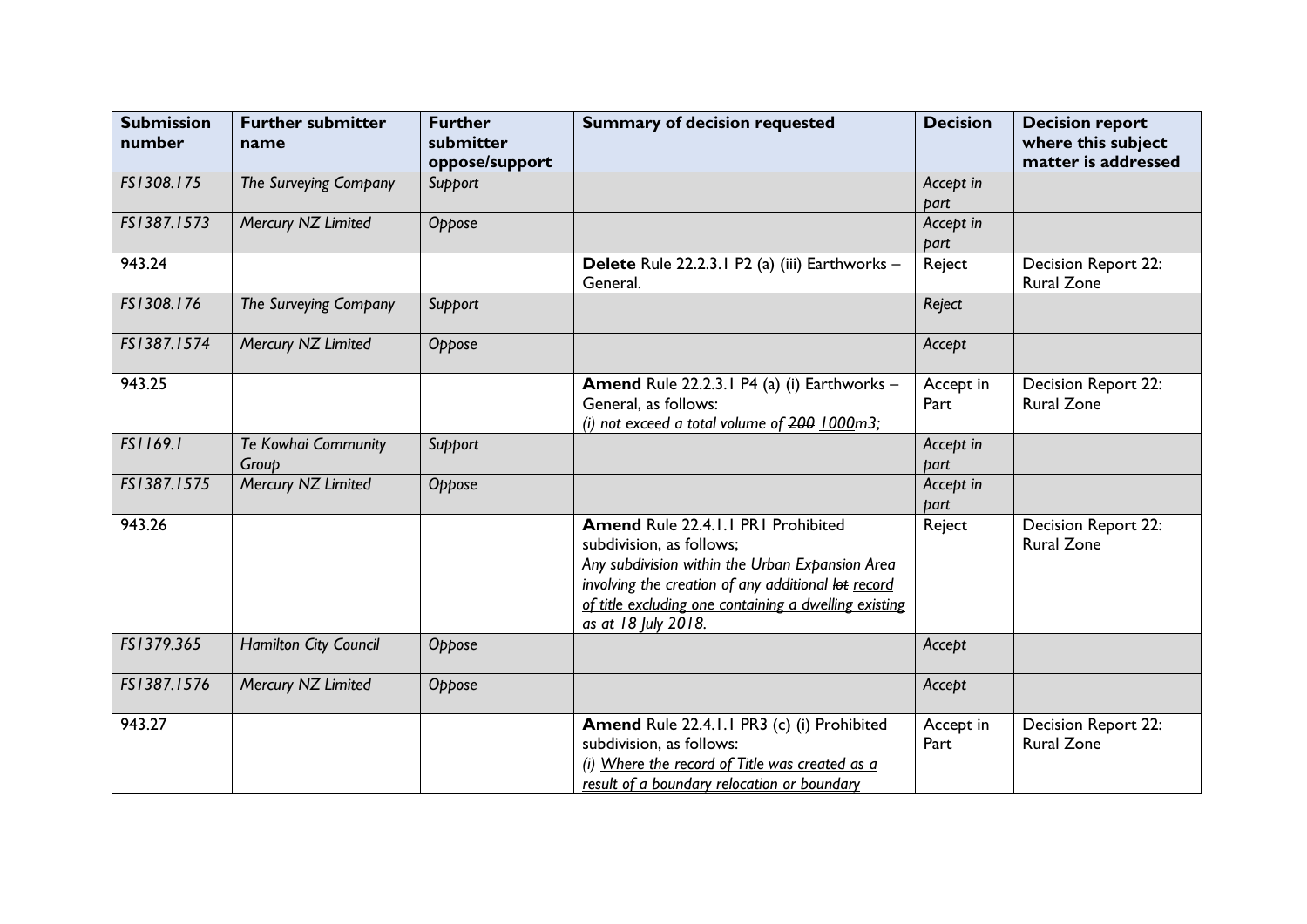| <b>Submission</b><br>number | <b>Further submitter</b><br>name | <b>Further</b><br>submitter | <b>Summary of decision requested</b>                                                                                                                                                                                                                                                                                                                                                                                                                                                                                                                                                                                                                                                                          | <b>Decision</b>   | <b>Decision report</b><br>where this subject |
|-----------------------------|----------------------------------|-----------------------------|---------------------------------------------------------------------------------------------------------------------------------------------------------------------------------------------------------------------------------------------------------------------------------------------------------------------------------------------------------------------------------------------------------------------------------------------------------------------------------------------------------------------------------------------------------------------------------------------------------------------------------------------------------------------------------------------------------------|-------------------|----------------------------------------------|
|                             |                                  | oppose/support              |                                                                                                                                                                                                                                                                                                                                                                                                                                                                                                                                                                                                                                                                                                               |                   | matter is addressed                          |
|                             |                                  |                             | adjustment under the former District Plan, a<br>boundary relocation or adjustment between<br>Records of Title that existed prior to 6 December<br>1997; (refer to Rule 22.4.1.4); or                                                                                                                                                                                                                                                                                                                                                                                                                                                                                                                          |                   |                                              |
| FS1387.1577                 | Mercury NZ Limited               | Oppose                      |                                                                                                                                                                                                                                                                                                                                                                                                                                                                                                                                                                                                                                                                                                               | Reject            |                                              |
| 943.28                      |                                  |                             | Delete Rule 22.4.1.2 RD1 (a) (v) General<br>subdivision.                                                                                                                                                                                                                                                                                                                                                                                                                                                                                                                                                                                                                                                      | Reject            | Decision Report 22:<br><b>Rural Zone</b>     |
| FS1387.1578                 | Mercury NZ Limited               | Oppose                      |                                                                                                                                                                                                                                                                                                                                                                                                                                                                                                                                                                                                                                                                                                               | Accept            |                                              |
| 943.29                      |                                  |                             | Add clause (v) to Rule 22.4.1.1 PR3 (b)<br>Prohibited subdivision, as follows:<br>(b) Exceptions to PR3(a) are where an additional<br>lot is created by any of the following:<br>(i) Conservation lot subdivision (Rule 22.4.1.6);<br>(ii) Reserve lot subdivision (Rule 22.4.1.7);<br>(iii) Access allotment or utility allotment using Rule<br>14.12 (Transportation);<br>(iv) Subdivision of Maaori Freehold Land (Rule<br>$22.4.1.3$ ;<br>v) Rural Hamlet (Rule 22.4.1.5)<br><b>AND</b><br>In the event that the relief sought in relation<br>to Rule 22.4 is not accepted, add clause (vi)<br>to Rule 22.4.1.1 PR3 (b) Prohibited<br>subdivision, as follows:<br>vi) Boundary Relocation (Rule 22.4.1.4) | Accept in<br>Part | Decision Report 22:<br><b>Rural Zone</b>     |
| FS1387.1579                 | Mercury NZ Limited               | Oppose                      |                                                                                                                                                                                                                                                                                                                                                                                                                                                                                                                                                                                                                                                                                                               | Accept in<br>part |                                              |
| 943.30                      |                                  |                             | Amend Rule 22.4.1.4 RD1 (a) (i)- Boundary<br>relocation, as follows;                                                                                                                                                                                                                                                                                                                                                                                                                                                                                                                                                                                                                                          | Accept in<br>Part | Decision Report 22:<br><b>Rural Zone</b>     |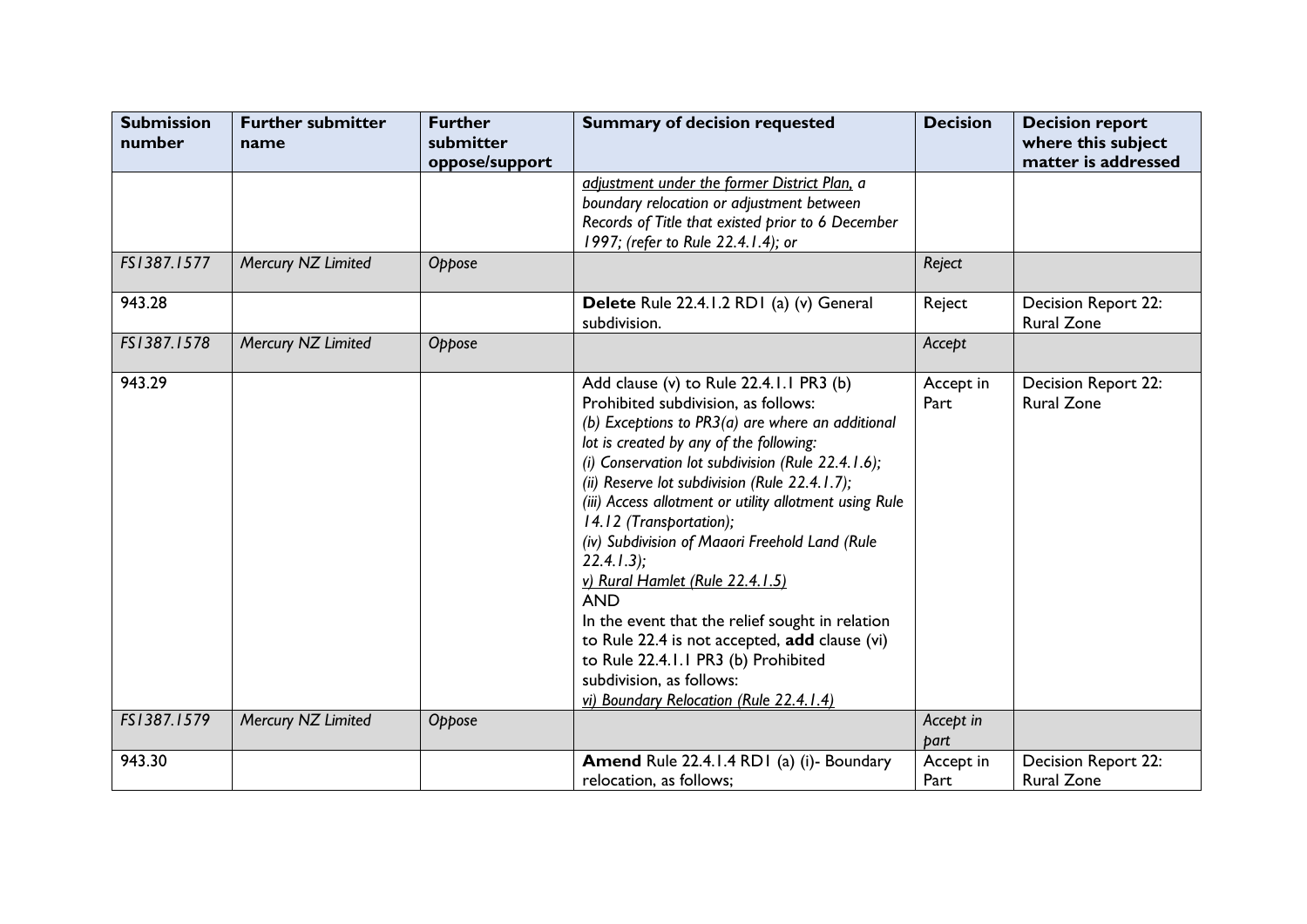| <b>Submission</b><br>number | <b>Further submitter</b><br>name | <b>Further</b><br>submitter<br>oppose/support | <b>Summary of decision requested</b>                                                                                                                                                                                                                                                                                                                                                                                                                                                                                                                                                                                                                                                                                                                                      | <b>Decision</b>   | <b>Decision report</b><br>where this subject<br>matter is addressed |
|-----------------------------|----------------------------------|-----------------------------------------------|---------------------------------------------------------------------------------------------------------------------------------------------------------------------------------------------------------------------------------------------------------------------------------------------------------------------------------------------------------------------------------------------------------------------------------------------------------------------------------------------------------------------------------------------------------------------------------------------------------------------------------------------------------------------------------------------------------------------------------------------------------------------------|-------------------|---------------------------------------------------------------------|
|                             |                                  |                                               | (i) Relocate a common boundary or boundaries<br>between two or more existing Records of Title that<br>existed prior to 18 July 2018;                                                                                                                                                                                                                                                                                                                                                                                                                                                                                                                                                                                                                                      |                   |                                                                     |
| 943.31                      |                                  |                                               | <b>Amend Rule 22.4.1.6 RD1 (a) (i)</b><br>Conservation lot subdivision, as follows:<br>(i) The lot must contain $a_n$ contiguous area of<br>existing Significant Natural Area either as shown<br>on the planning maps or as determined by an<br>experienced and suitably qualified ecologist in<br>accordance with the table below:                                                                                                                                                                                                                                                                                                                                                                                                                                       | Accept in<br>Part | Decision Report 22:<br><b>Rural Zone</b>                            |
| 943.32                      |                                  |                                               | <b>Delete</b> Section 20.5 – Nau Mai Business Park<br>and consolidate the Nau Mai Business Park<br>Area rules within Chapter 20 - Industrial<br>Zone.<br><b>AND</b><br>In the event that the submission point above is<br>successful, the following amendments apply<br>for the business park area only:<br><b>Amend</b> Rule 20.5.7 P2 (a) (iv) $-$ Signs<br>General to delete references to Lot I<br>DP454300 and to recognise the sign is located<br>within Area BB DP 517948 secured by an<br>existing easement that will endure if the<br>parent Lot 1 DP 517948 is further subdivided.<br><b>AND</b><br>Add a prohibited rule to Chapter 20 -<br>Industrial Zone to prevent the storage or use<br>of fireworks as per the Operative District<br>Plan.<br><b>AND</b> | Accept in<br>Part | Decision Report 21:<br><b>Industrial Zones</b>                      |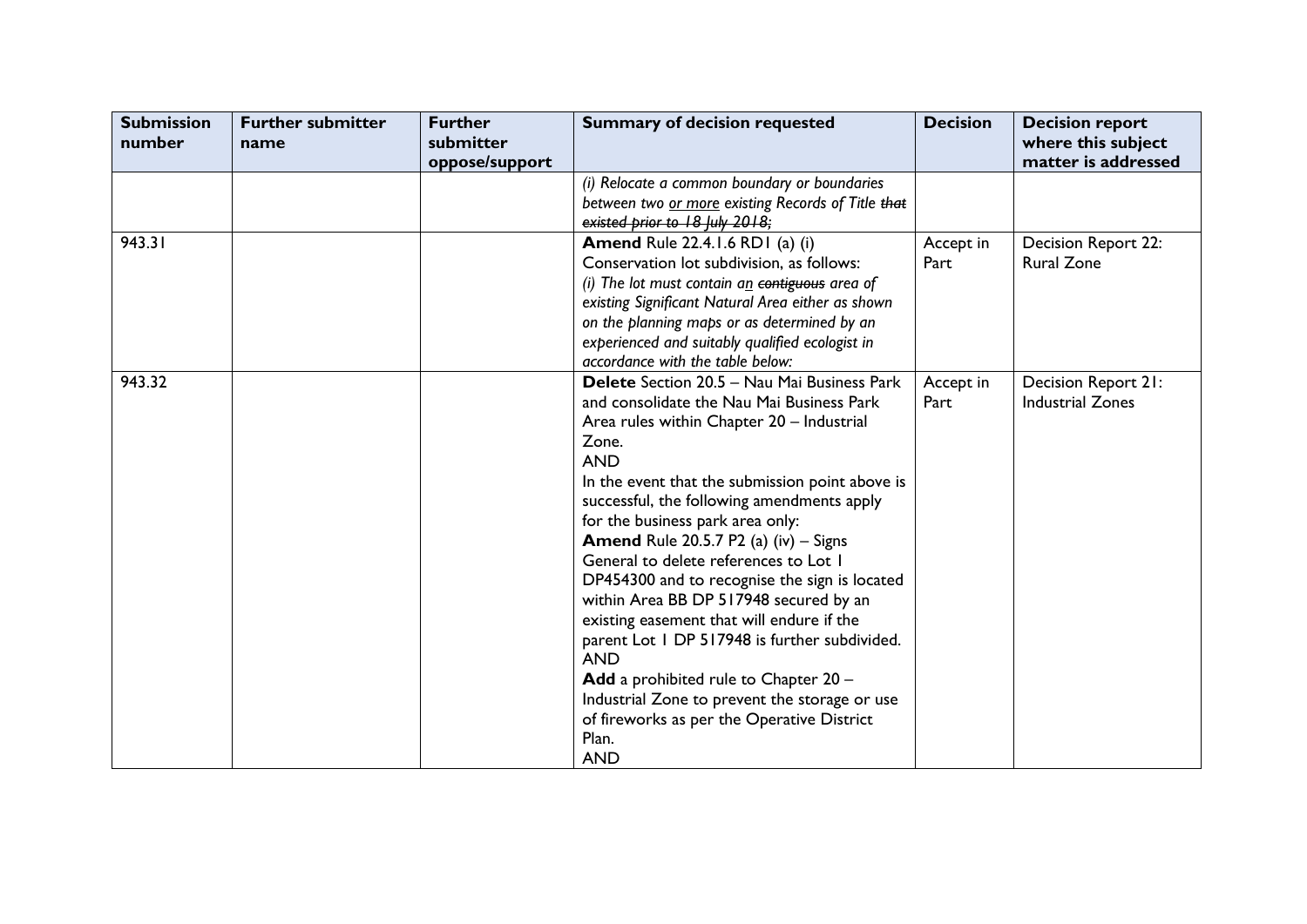| <b>Submission</b><br>number | <b>Further submitter</b><br>name | <b>Further</b><br>submitter | <b>Summary of decision requested</b>                                                                                                                                                                                                                                                                                                                                                                                                                                                                                                                                                                                                                                                                                                                                                                                                                                                                                                                                                                                                                                                                                               | <b>Decision</b> | <b>Decision report</b><br>where this subject<br>matter is addressed |
|-----------------------------|----------------------------------|-----------------------------|------------------------------------------------------------------------------------------------------------------------------------------------------------------------------------------------------------------------------------------------------------------------------------------------------------------------------------------------------------------------------------------------------------------------------------------------------------------------------------------------------------------------------------------------------------------------------------------------------------------------------------------------------------------------------------------------------------------------------------------------------------------------------------------------------------------------------------------------------------------------------------------------------------------------------------------------------------------------------------------------------------------------------------------------------------------------------------------------------------------------------------|-----------------|---------------------------------------------------------------------|
|                             |                                  | oppose/support              | <b>Amend</b> Chapter 20 - Industrial Zone to<br>consider including the rule 'no incineration of<br>rubbish, waster or recreational fires'.<br><b>AND</b><br>Retain Rule 20.5.12 Gross Floor Area, except<br>for the amendment outlined below.<br>And<br>Add a new clause to Rule 20.5.12 - Gross<br>Floor Area as follows;<br>the reduction of fire risk.<br><b>AND</b><br>Add specific rules to Chapter 20 - Industrial<br>Zone, to retain "effective platform areas" and<br>existing landscape areas which are interlinked<br>to ensure development is contained and the<br>local environment is maintained.<br><b>AND</b><br><b>Amend</b> Chapter 20 - Industrial Zone, to<br>protect the existing and extensive landscaping<br>and batters by adding a permitted earthworks<br>activity rule to limit earthworks to repair and<br>maintenance of the batters and replacement of<br>planting.<br><b>AND</b><br>Add a new rule to Chapter 20 - Industrial<br>Zone as follows;<br>Any onsite liquid trade waste tanks are to<br>installed, operated and maintained in accordance<br>with manufacturer instructions.<br><b>AND</b> |                 |                                                                     |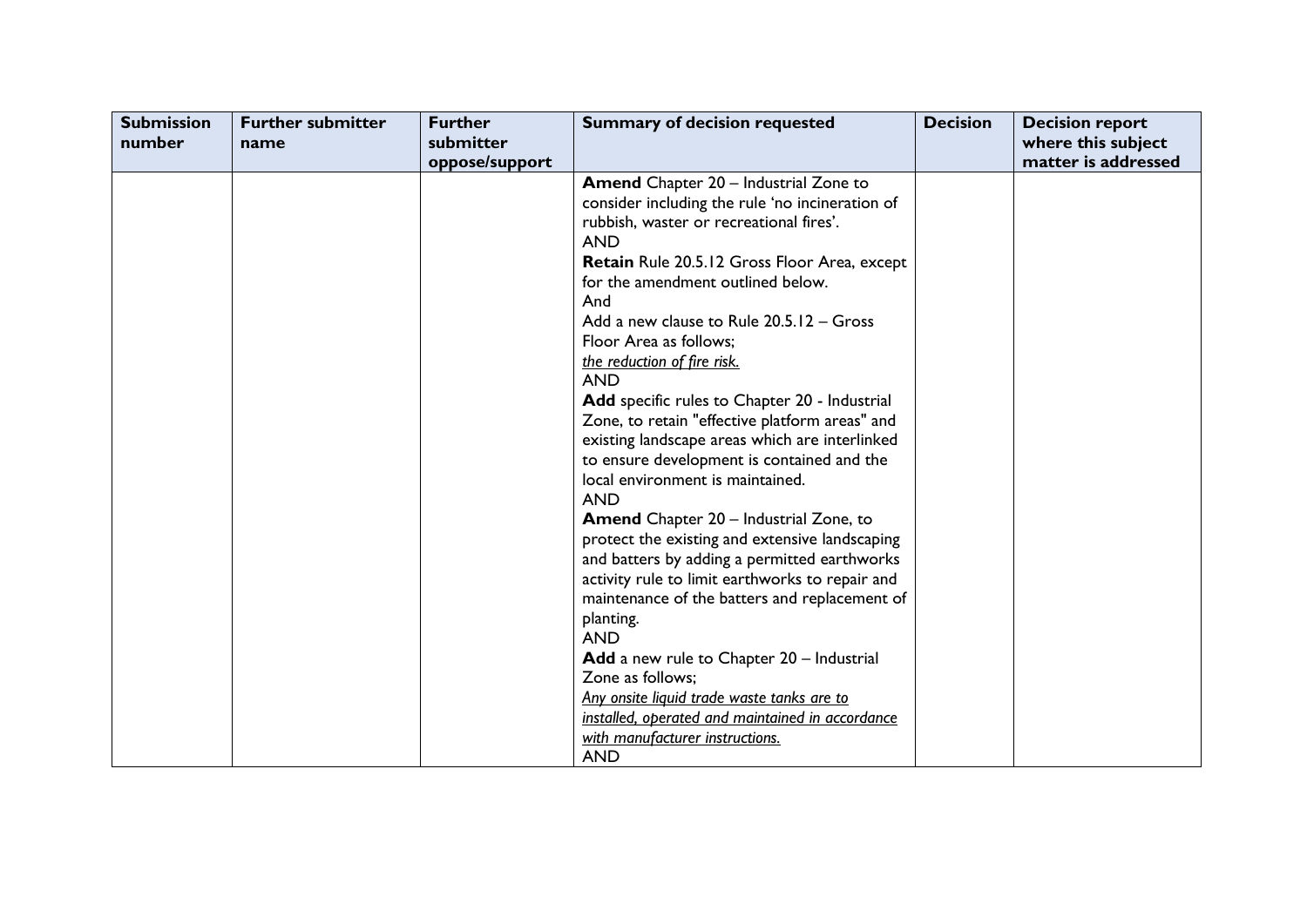| <b>Submission</b><br>number | <b>Further submitter</b><br>name | <b>Further</b><br>submitter<br>oppose/support | <b>Summary of decision requested</b>                                                                                                                                                                                                                                                                                                          | <b>Decision</b>   | <b>Decision report</b><br>where this subject<br>matter is addressed |
|-----------------------------|----------------------------------|-----------------------------------------------|-----------------------------------------------------------------------------------------------------------------------------------------------------------------------------------------------------------------------------------------------------------------------------------------------------------------------------------------------|-------------------|---------------------------------------------------------------------|
|                             |                                  |                                               | <b>Amend</b> the planning maps to provide<br>hatching for the Nau Mai effective area<br>overlays for clarity.                                                                                                                                                                                                                                 |                   |                                                                     |
| FS1321.1                    | <b>Tasman Lands Limited</b>      | Support                                       |                                                                                                                                                                                                                                                                                                                                               | Accept in<br>Part |                                                                     |
| 943.33                      |                                  |                                               | Amend the zoning at the properties in Raglan<br>on the north-eastern side of the intersection<br>with Hills Road and State Highway 23 Raglan,<br>from Residential Zone to Business Zone, as<br>shown on the plans attached to the original<br>submission and labelled "Proposed Business<br>Zone and Indicative Road Layout -<br>Submission". | Accept            | Decision Report 28A:<br>Zoning - Raglan                             |
| FS1218.1                    | <b>Stewart Webster</b>           | Support                                       |                                                                                                                                                                                                                                                                                                                                               | Accept            |                                                                     |
| FS1325.2                    | <b>Avondale Trust</b>            | Support                                       |                                                                                                                                                                                                                                                                                                                                               | Accept            |                                                                     |
| FS1387.1580                 | Mercury NZ Limited               | Oppose                                        |                                                                                                                                                                                                                                                                                                                                               | Reject            |                                                                     |
| 943.34                      |                                  |                                               | Retain A new retirement village as a<br>permitted activity in Rule 16.1.2 P3 Permitted<br>Activities.                                                                                                                                                                                                                                         | Accept            | Decision Report 14:<br><b>Residential Zone</b>                      |
| FS1325.3                    | Avondale Trust                   | Support                                       |                                                                                                                                                                                                                                                                                                                                               | Accept            |                                                                     |
| FS1387.1581                 | Mercury NZ Limited               | Oppose                                        |                                                                                                                                                                                                                                                                                                                                               | Reject            |                                                                     |
| 943.35                      |                                  |                                               | Add an explicit exception to Rule 16.1.2 P3(a)<br>- A new retirement village or alterations to an<br>existing retirement village, (a), to add an<br>explicit exception to allow smaller<br>development without a minimum area to<br>support development in Raglan.                                                                            | Reject            | Decision Report 14:<br><b>Residential Zone</b>                      |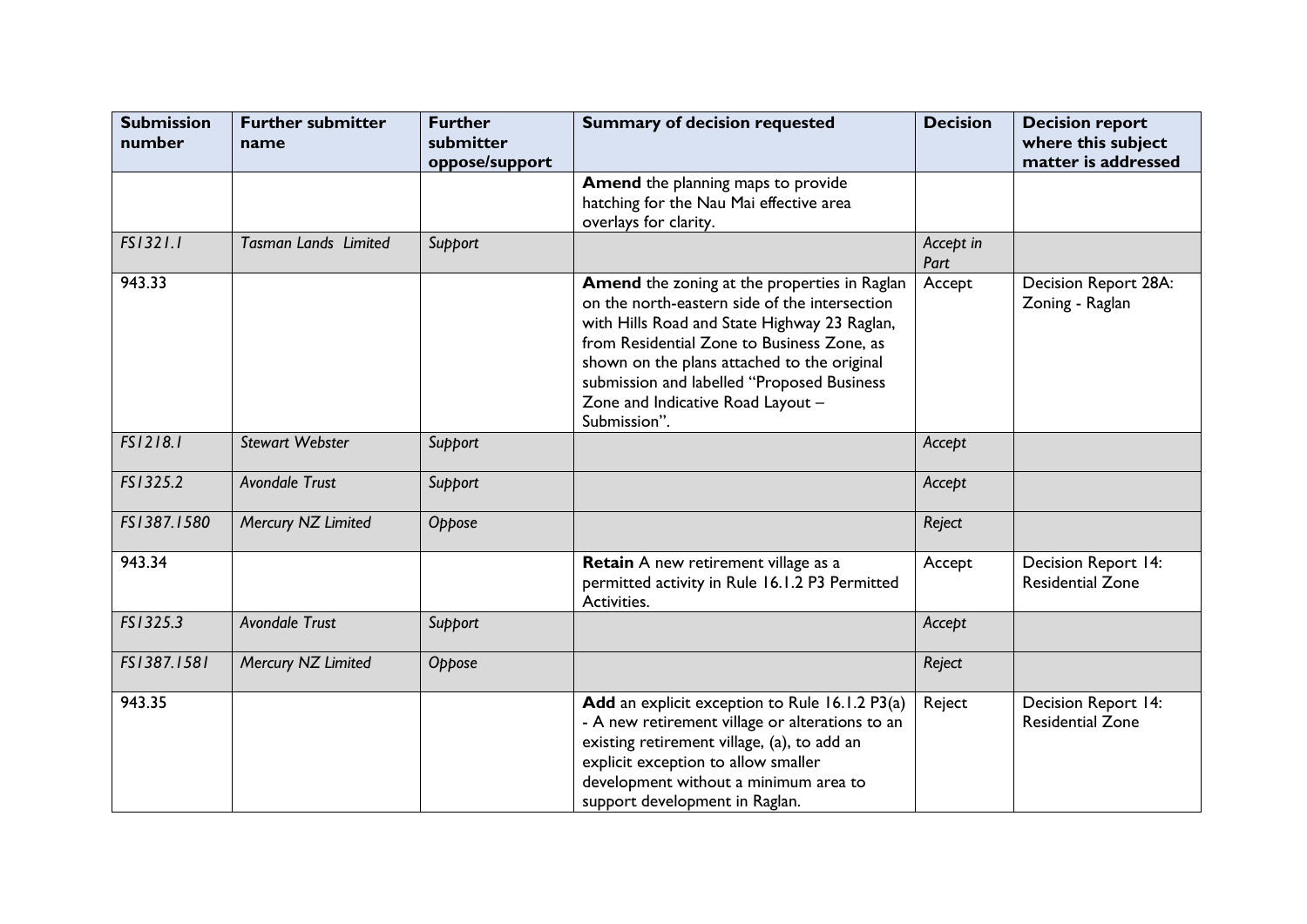| <b>Submission</b><br>number | <b>Further submitter</b><br>name                           | <b>Further</b><br>submitter<br>oppose/support | <b>Summary of decision requested</b>                                                                                                                                                                                                                                                                          | <b>Decision</b>   | <b>Decision report</b><br>where this subject<br>matter is addressed |
|-----------------------------|------------------------------------------------------------|-----------------------------------------------|---------------------------------------------------------------------------------------------------------------------------------------------------------------------------------------------------------------------------------------------------------------------------------------------------------------|-------------------|---------------------------------------------------------------------|
| FS1218.2                    | <b>Stewart Webster</b>                                     | Support                                       |                                                                                                                                                                                                                                                                                                               | Reject            |                                                                     |
| FS1325.1                    | Avondale Trust                                             | Support                                       |                                                                                                                                                                                                                                                                                                               | Reject            |                                                                     |
| FS1276.30                   | Whaingaroa<br><b>Environmental Defence</b><br>Inc. Society | Oppose                                        |                                                                                                                                                                                                                                                                                                               | Accept            |                                                                     |
| FS1387.1582                 | Mercury NZ Limited                                         | Oppose                                        |                                                                                                                                                                                                                                                                                                               | Accept            |                                                                     |
| 943.36                      |                                                            |                                               | Retain Child care facility, as a permitted<br>activity in Rule 17.1.2 P6.                                                                                                                                                                                                                                     | Accept            | Decision Report 20:<br><b>Business Zones</b>                        |
| FS1325.4                    | Avondale Trust                                             | Support                                       |                                                                                                                                                                                                                                                                                                               | Accept            |                                                                     |
| FS1387.1583                 | Mercury NZ Limited                                         | Oppose                                        |                                                                                                                                                                                                                                                                                                               | Reject            |                                                                     |
| 943.37                      |                                                            |                                               | Retain the proposed Residential Zone for the<br>property at 75 Te Kauwhata Road, Te<br>Kauwhata (1003295), as notified.                                                                                                                                                                                       | Accept in<br>part | <b>Decision Report 28E:</b><br>Zoning - Te Kauwhata                 |
| FS1387.1584                 | Mercury NZ Limited                                         | Oppose                                        |                                                                                                                                                                                                                                                                                                               | Reject            |                                                                     |
| 943.38                      |                                                            |                                               | Delete the indicative roads on the planning<br>maps for the property at 75 Te Kauwhata<br>Road, Te Kauwhata (1003295).                                                                                                                                                                                        | Reject            | Decision Report 13:<br>Infrastructure                               |
| 943.39                      |                                                            |                                               | Amend the planning maps to reduce the<br>amount of Reserve zoning to only include the<br>dripline of the mature notable trees, from the<br>property at 75 Te Kauwhata Road, Te<br>Kauwhata (1003295),<br><b>AND</b><br>Amend the planning maps as a consequential<br>amendment to extend the Residential Zone | Accept in<br>part | <b>Decision Report 28E:</b><br>Zoning - Te Kauwhata                 |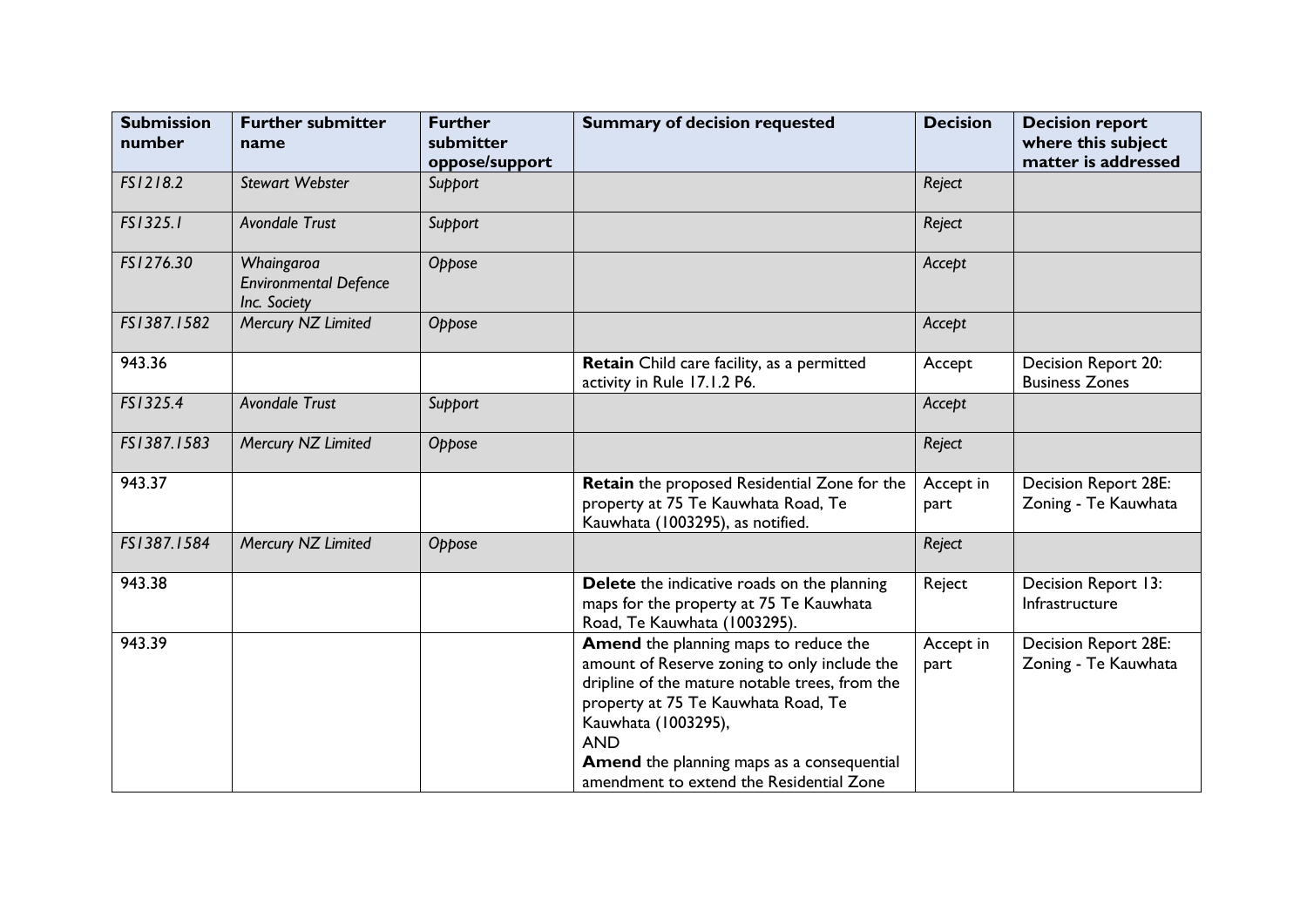| <b>Submission</b><br>number | <b>Further submitter</b><br>name | <b>Further</b><br>submitter<br>oppose/support | <b>Summary of decision requested</b>                                                                                                                                                                                                                                                                                                                                                                                                                                      | <b>Decision</b>   | <b>Decision report</b><br>where this subject<br>matter is addressed |
|-----------------------------|----------------------------------|-----------------------------------------------|---------------------------------------------------------------------------------------------------------------------------------------------------------------------------------------------------------------------------------------------------------------------------------------------------------------------------------------------------------------------------------------------------------------------------------------------------------------------------|-------------------|---------------------------------------------------------------------|
|                             |                                  |                                               | for the property at 75 Te Kauwhata Road, Te<br>Kauwhata (1003295).                                                                                                                                                                                                                                                                                                                                                                                                        |                   |                                                                     |
| 943.40                      |                                  |                                               | Amend Rule 22.4.1.4 RD1 (a)(i) - Boundary<br>relocation as follows:<br>(i) Relocate a common boundary or boundaries<br>between two or more existing Records of Title that<br>existed prior to 18 July 2018;                                                                                                                                                                                                                                                               | Accept in<br>Part | Decision Report 22:<br><b>Rural Zone</b>                            |
| FS1379.366                  | Hamilton City Council            | Oppose                                        |                                                                                                                                                                                                                                                                                                                                                                                                                                                                           | Reject            |                                                                     |
| 943.41                      |                                  |                                               | Amend Rule 22.4.1.5 (a)(i) and (iii) - Rural<br>Hamlet Subdivision, to clarify to confirm that<br>to meet the proposed rule, six existing<br>continuous Records of Title can be relocated<br>to allow for the maximum 5 small lots<br>between 8000m2 and 1.6 Ha and one balance<br>allotment greater than 20 Ha<br><b>AND</b><br>Amend the heading of Rule 22.4.1.5 - Rural<br>Hamlet Subdivision as follows:<br>22.4.1.5 Rural Hamlet Boundary Relocation<br>Subdivision | Reject            | Decision Report 22:<br><b>Rural Zone</b>                            |
| 943.42                      |                                  |                                               | Amend Appendix 3 - Design Guidelines -<br>3.1: Residential Subdivision Guidelines, to bold<br>the following statement and for it to be<br>implemented in the intent that the words<br>portray as follows:<br>Every application will be different (and not all the<br>outcomes sought and design guidelines will be<br>relevant to the assessment) of the proposed<br>subdivision application. Each subdivision will be                                                    | Reject            | Decision Report 32:<br><b>Miscellaneous Matters</b>                 |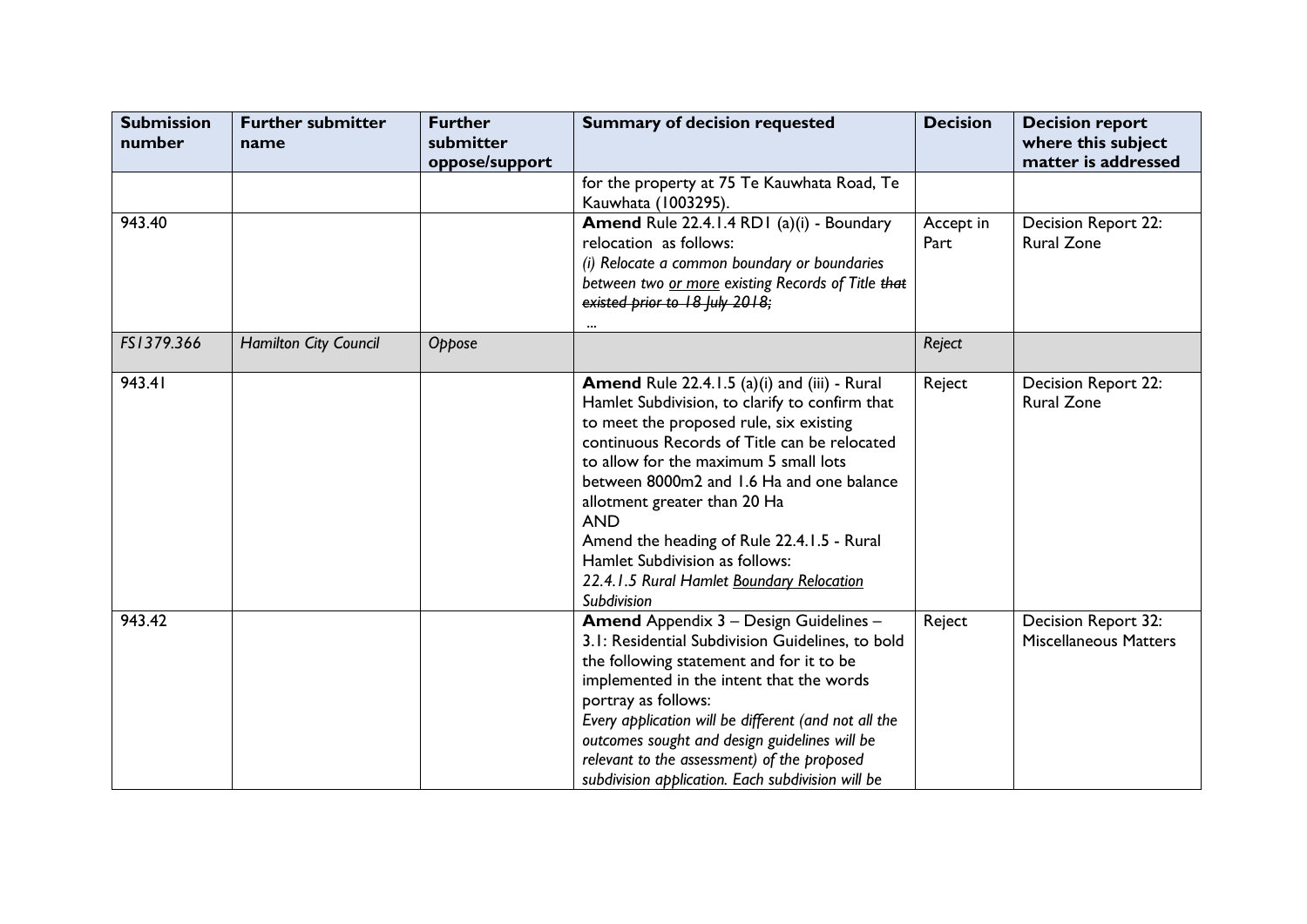| <b>Submission</b><br>number | <b>Further submitter</b><br>name | <b>Further</b><br>submitter<br>oppose/support | <b>Summary of decision requested</b>                                                                                                                                                                                                                                                                                                                                                                                                                                                                                            | <b>Decision</b>   | <b>Decision report</b><br>where this subject<br>matter is addressed |
|-----------------------------|----------------------------------|-----------------------------------------------|---------------------------------------------------------------------------------------------------------------------------------------------------------------------------------------------------------------------------------------------------------------------------------------------------------------------------------------------------------------------------------------------------------------------------------------------------------------------------------------------------------------------------------|-------------------|---------------------------------------------------------------------|
|                             |                                  |                                               | assessed on its merits taking into account its<br>context and specific attributes.<br>A degree of flexibility in relation to how the<br>proposals respond to the guidelines is reasonable<br>and to be expected. What is important is that the<br>outcomes sought are clearly achieved and that this<br>able to be demonstrated in the proposal.                                                                                                                                                                                |                   |                                                                     |
| FS1387.1585                 | Mercury NZ Limited               | Oppose                                        |                                                                                                                                                                                                                                                                                                                                                                                                                                                                                                                                 | Accept            |                                                                     |
| 943.43                      |                                  |                                               | Amend the rules and provisions applicable to<br>overhead netting for kiwifruit operations as it<br>is unnecessarily captured by multiple rules e.g.<br>building height, site coverage, boundary<br>setbacks.                                                                                                                                                                                                                                                                                                                    | Accept in<br>Part | Decision Report 22:<br><b>Rural Zone</b>                            |
| 943.44                      |                                  |                                               | Amend Rule 16.1.3 RD1 (c) - Multi-Unit<br>development, to apply the 'Average Net Site<br>Area' rather than the minimum net site area.                                                                                                                                                                                                                                                                                                                                                                                           | Reject            | Decision Report 14:<br><b>Residential Zone</b>                      |
| FS1387.1586                 | Mercury NZ Limited               | Oppose                                        |                                                                                                                                                                                                                                                                                                                                                                                                                                                                                                                                 | Accept            |                                                                     |
| 943.45                      |                                  |                                               | <b>Amend</b> Rule 16.1.4 Discretionary Activities<br>to reflect where a permitted or restricted<br>discretionary performance standard is failed it<br>should remain restricted discretionary to the<br>failed performance standard.<br><b>AND</b><br>No specific relief sought, but submission<br>considers the approach of the Proposed<br>District Plan cascading to a discretionary<br>activity upon non-compliance with a permitted<br>standard has negative and unnecessary<br>implication for increased application cost. | Accept            | Decision Report 14:<br><b>Residential Zone</b>                      |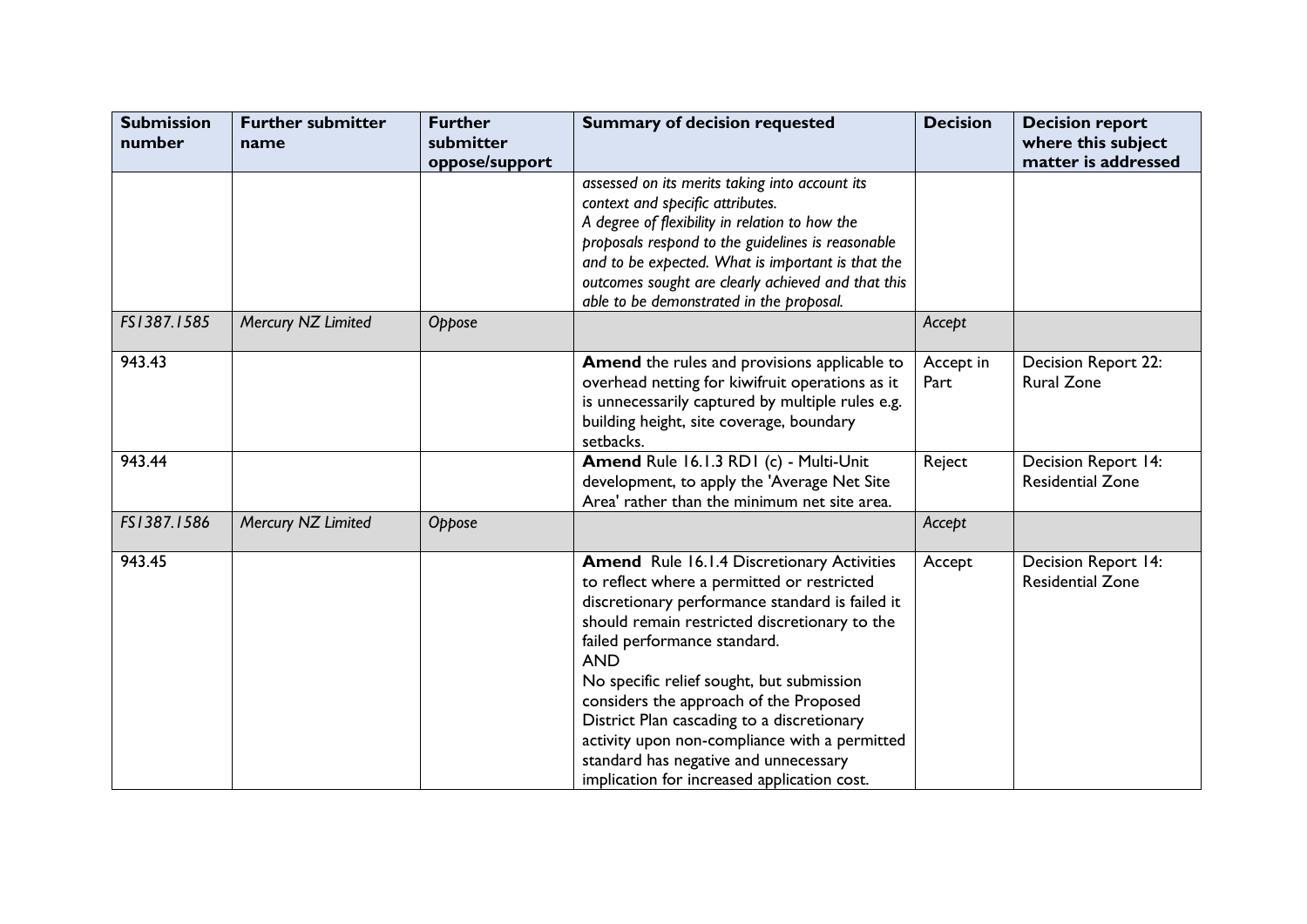| <b>Submission</b><br>number | <b>Further submitter</b><br>name                           | <b>Further</b><br>submitter<br>oppose/support | <b>Summary of decision requested</b>                                                                                                                                                                                                                                | <b>Decision</b> | <b>Decision report</b><br>where this subject<br>matter is addressed |
|-----------------------------|------------------------------------------------------------|-----------------------------------------------|---------------------------------------------------------------------------------------------------------------------------------------------------------------------------------------------------------------------------------------------------------------------|-----------------|---------------------------------------------------------------------|
| FS1017.10                   | Gulab Bilimoria                                            | Support                                       |                                                                                                                                                                                                                                                                     | Accept          |                                                                     |
| FS1017.15                   | Gulab Bilimoria                                            | Support                                       |                                                                                                                                                                                                                                                                     | Accept          |                                                                     |
| FS1308.177                  | The Surveying Company                                      | Support                                       |                                                                                                                                                                                                                                                                     | Accept          |                                                                     |
| FS1387.1587                 | Mercury NZ Limited                                         | Oppose                                        |                                                                                                                                                                                                                                                                     | Reject          |                                                                     |
| 943.46                      |                                                            |                                               | <b>Amend Rule 16.2.4.1 P1 (a) (ii) - Earthworks</b><br>General, as follows:<br>(ii) Not exceed a volume of 250 500m3;<br><b>AND</b><br><b>Amend Rule 16.2.4.1 P3 (a)(i) - Earthworks</b><br>General, as follows:<br>(i) Not exceed a total volume of $20$ $500$ m3; | Reject          | Decision Report 14:<br><b>Residential Zone</b>                      |
| FS1276.162                  | Whaingaroa<br><b>Environmental Defence</b><br>Inc. Society | Oppose                                        |                                                                                                                                                                                                                                                                     | Accept          |                                                                     |
| 943.47                      |                                                            |                                               | Amend Rule 16.3.2 (a) (i) Minor dwelling, as<br>follows:<br>(i) The net site area is $900 600m^2$ or more;                                                                                                                                                          | Accept          | Decision Report 14:<br><b>Residential Zone</b>                      |
| FS1308.178                  | The Surveying Company                                      | Support                                       |                                                                                                                                                                                                                                                                     | Accept          |                                                                     |
| FS1387.1588                 | Mercury NZ Limited                                         | Oppose                                        |                                                                                                                                                                                                                                                                     | Reject          |                                                                     |
| 943.48                      |                                                            |                                               | Amend Rule 16.3.3.1 P1 - Building general, so<br>that 'Height' is taken at the building edge from<br>the highest foundation height, projected out<br>and over any slope.                                                                                            | Reject          | <b>Decision Report 14:</b><br><b>Residential Zone</b>               |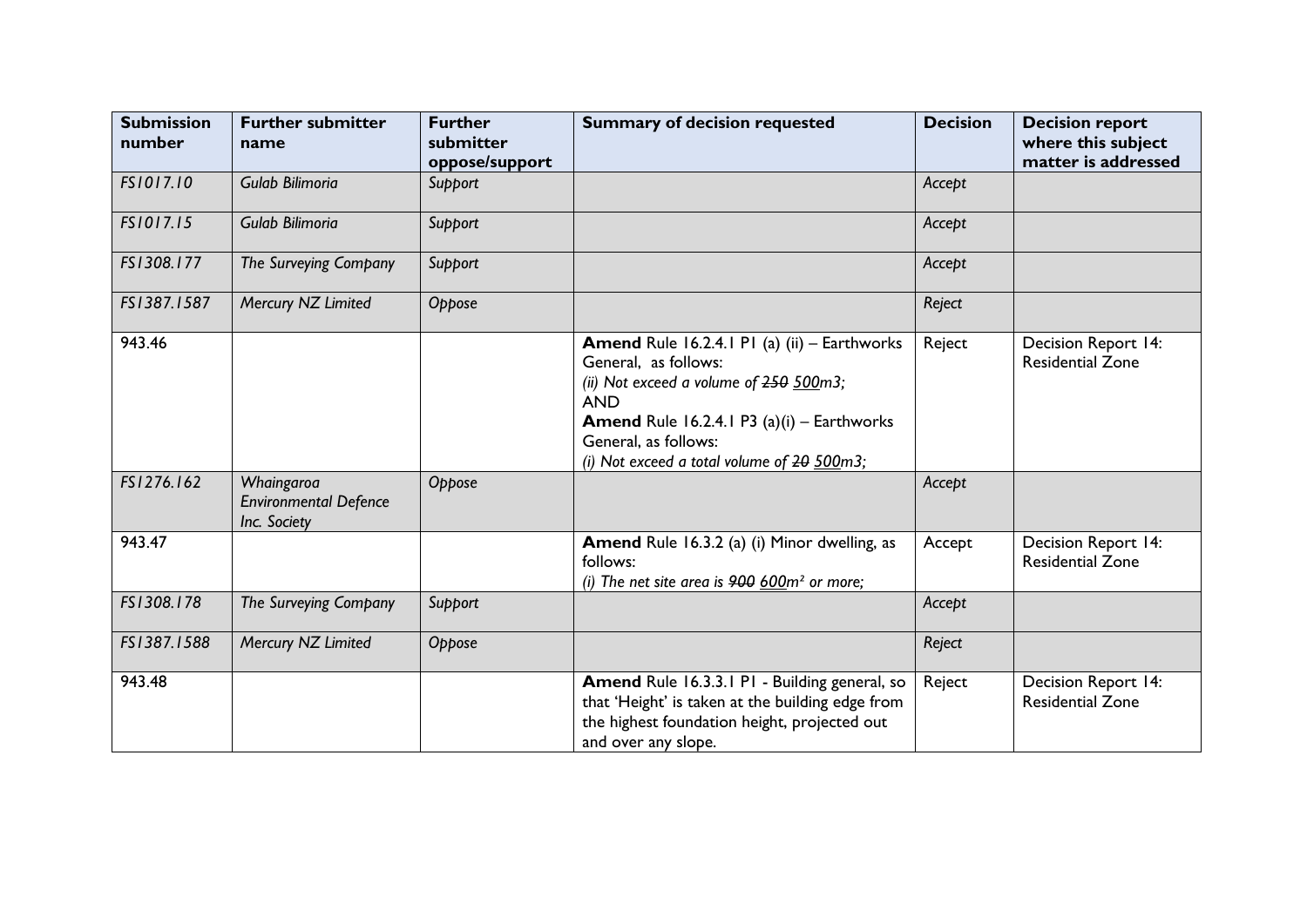| <b>Submission</b><br>number | <b>Further submitter</b><br>name                           | <b>Further</b><br>submitter<br>oppose/support | <b>Summary of decision requested</b>                                                                                                                                                                                                                                                                                                                                                                                                                                                                                                                                                                                 | <b>Decision</b>   | <b>Decision report</b><br>where this subject<br>matter is addressed |
|-----------------------------|------------------------------------------------------------|-----------------------------------------------|----------------------------------------------------------------------------------------------------------------------------------------------------------------------------------------------------------------------------------------------------------------------------------------------------------------------------------------------------------------------------------------------------------------------------------------------------------------------------------------------------------------------------------------------------------------------------------------------------------------------|-------------------|---------------------------------------------------------------------|
| FS1276.163                  | Whaingaroa<br><b>Environmental Defence</b><br>Inc. Society | Oppose                                        |                                                                                                                                                                                                                                                                                                                                                                                                                                                                                                                                                                                                                      | accept            |                                                                     |
| 943.49                      |                                                            |                                               | Amend Rule 16.3.5 P1 - Daylight admission,<br>to increase daylighting to 45 degrees north<br>and 37 degrees south measured 3.0m above<br>the ground level at all boundaries.                                                                                                                                                                                                                                                                                                                                                                                                                                         | Accept in<br>part | Decision Report 14:<br><b>Residential Zone</b>                      |
| 943.50                      |                                                            |                                               | Amend Rule 22.4.1.6 RD1 (a) Conservation<br>lot subdivision, to clarify if the table allows<br>landowners that have at least 3.5ha of<br>Significant Natural Areas within the 'Hamilton<br>Basin' one lot and an additional one lot for<br>having a Significant Natural Area between 2ha<br>and 5ha.                                                                                                                                                                                                                                                                                                                 | Reject            | Decision Report 22:<br><b>Rural Zone</b>                            |
| 943.51                      |                                                            |                                               | Add clause (vi) to Rule 22.4.7 RD1 (b)<br>Esplanade reserves and esplanade strips, as<br>follows:<br>(vi) costs and benefits of acquiring the land.                                                                                                                                                                                                                                                                                                                                                                                                                                                                  | Accept            | Decision Report 22:<br><b>Rural Zone</b>                            |
| 943.52                      |                                                            |                                               | Amend Rule 22.4.9 RD1 (a) Subdivision -<br>Building platform, as follows:<br>(a) Subdivision, other than an access or utility<br>allotment, must provide a building platform on the<br>proposed lot that:<br>(i) Has an area of 1,000m2 exclusive of boundary<br>setbacks; A shape factor, being either:<br>A. A circle with a diameter of at least 30m,<br>exclusive of boundary setbacks, or<br>B. A rectangle of at least 1000m2, exclusive of<br>setbacks, and;<br>C. Containing a building platform being a circle<br>with a diameter of at least 18m;<br>(ii) Has an average gradient not steeper than $1:8$ ; | Accept in<br>Part | Decision Report 22:<br><b>Rural Zone</b>                            |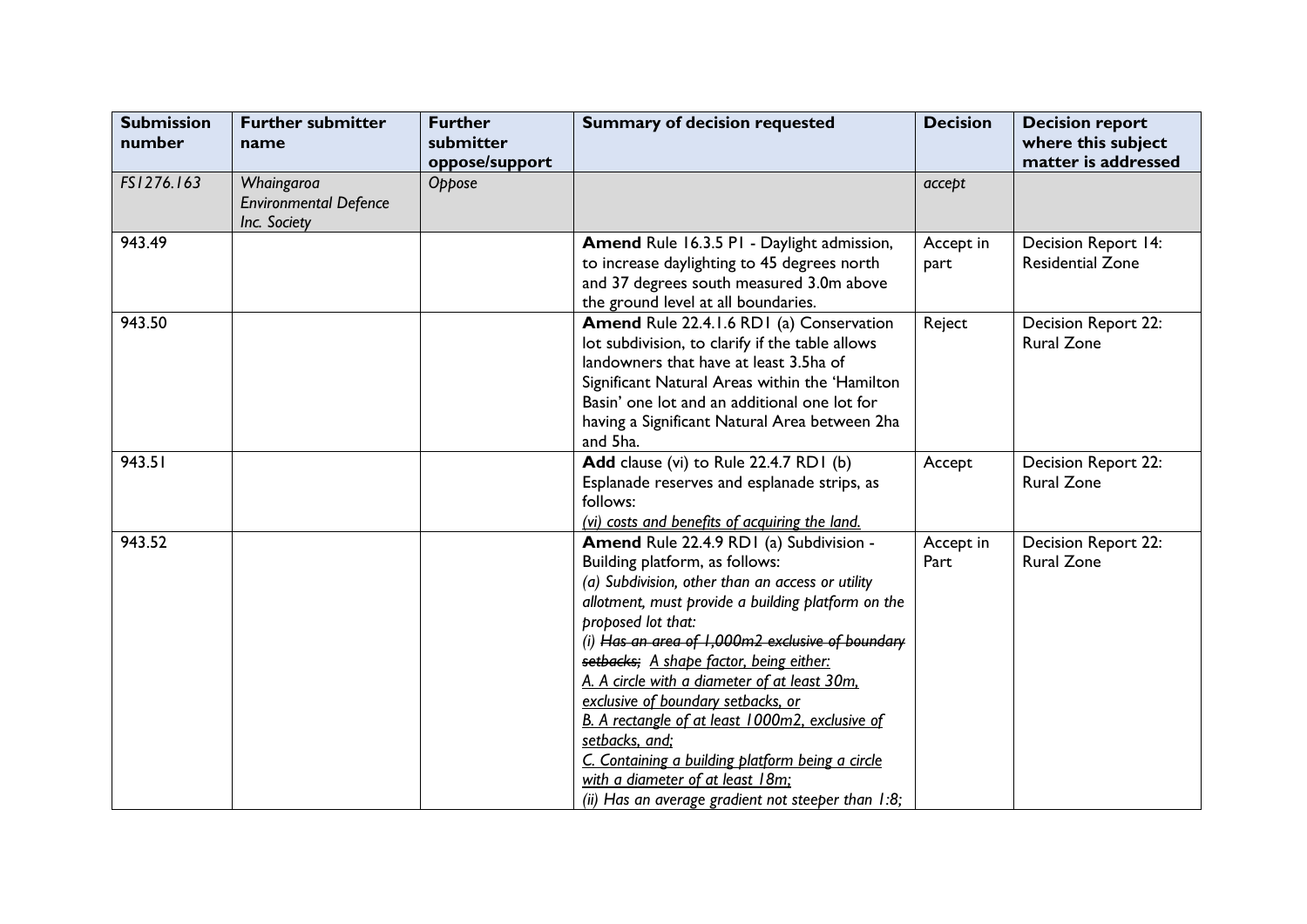| <b>Submission</b><br>number | <b>Further submitter</b><br>name           | <b>Further</b><br>submitter | <b>Summary of decision requested</b>                                                                                                                                                                                                                                                                                                                                  | <b>Decision</b>   | <b>Decision report</b><br>where this subject |
|-----------------------------|--------------------------------------------|-----------------------------|-----------------------------------------------------------------------------------------------------------------------------------------------------------------------------------------------------------------------------------------------------------------------------------------------------------------------------------------------------------------------|-------------------|----------------------------------------------|
|                             |                                            | oppose/support              |                                                                                                                                                                                                                                                                                                                                                                       |                   | matter is addressed                          |
|                             |                                            |                             | (iii) Is certified by a geotechnical engineer as<br>geotechnically stable;<br>(iv) Has vehicular access in accordance with Rule<br>14.12.1 PI (Transportation)<br>(v) Is not subject to inundation in a 2% AEP storm<br>or flood event;<br>(vi) a dwelling could be built on as a permitted<br>activity in accordance with Land Use - Building<br>Rules in Rule 22.3. |                   |                                              |
| 943.53                      |                                            |                             | Amend Section 22.4 Subdivision, to replace<br>the term "Lot" with Record of Title"<br>throughout the section.                                                                                                                                                                                                                                                         | Accept in<br>Part | Decision Report 22:<br><b>Rural Zone</b>     |
| FS1387.1589                 | Mercury NZ Limited                         | Oppose                      |                                                                                                                                                                                                                                                                                                                                                                       | Reject            |                                              |
| 943.54                      |                                            |                             | Amend the zoning of the property at 669<br>Horotiu Road, Te Kowhai (Lot I DPS 80472),<br>from Rural Zone to Village Zone.                                                                                                                                                                                                                                             | Accept in<br>part | Decision Report 28]:<br>Zoning - Te Kowhai   |
| FS1277.61                   | <b>Waikato Regional Council</b>            | Oppose                      |                                                                                                                                                                                                                                                                                                                                                                       | Accept in<br>part |                                              |
| FS1379.367                  | Hamilton City Council                      | Oppose                      |                                                                                                                                                                                                                                                                                                                                                                       | Accept in<br>part |                                              |
| 943.55                      |                                            |                             | Amend Rule 24.3.6.1 P1 (a)(ii) Building<br>setbacks - All boundaries, to have the setback<br>from the centre line of the indicative road.                                                                                                                                                                                                                             | Accept            | Decision Report 17:<br>Village Zone          |
| 943.56                      |                                            |                             | Retain on the planning maps, the indicative<br>road connecting Horotiu Road and Te Kowhai<br>Road, Te Kowhai, as notified.                                                                                                                                                                                                                                            | Accept            | Decision Report 13:<br>Infrastructure        |
| 943.57                      |                                            |                             | Retain Rule 24.4.1 RD1 (a) Subdivision -<br>General, as notified.                                                                                                                                                                                                                                                                                                     | Accept in<br>part | Decision Report 17:<br>Village Zone          |
| FS1127.18                   | <b>Vineyard Road Properties</b><br>Limited | Support                     |                                                                                                                                                                                                                                                                                                                                                                       | Accept in<br>part |                                              |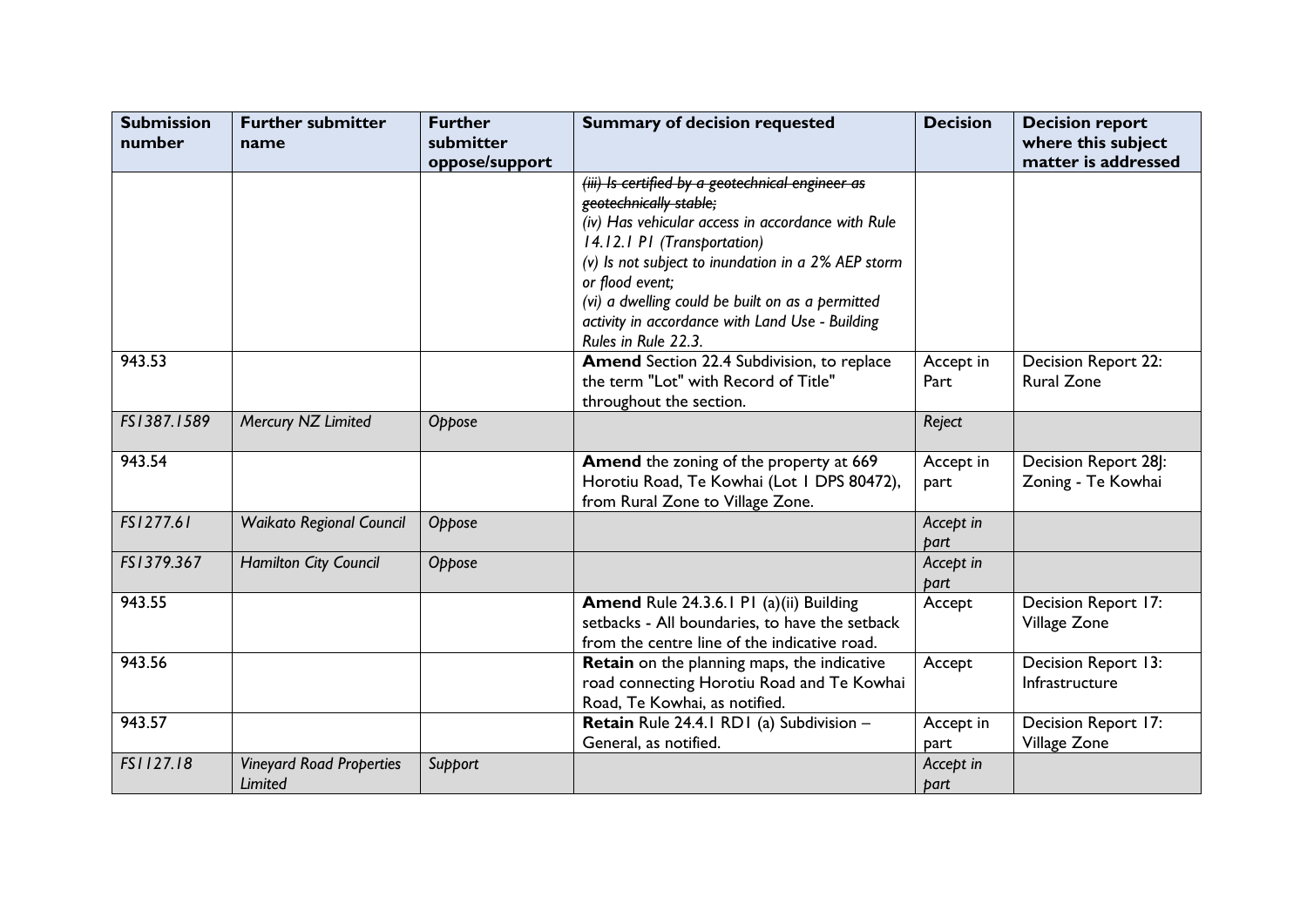| <b>Submission</b><br>number | <b>Further submitter</b><br>name | <b>Further</b><br>submitter<br>oppose/support | <b>Summary of decision requested</b>                                                                                                                                                                                                                                                                                                                                                                                                                                                                                                                                                                                                                                                                                                                          | <b>Decision</b>   | <b>Decision report</b><br>where this subject<br>matter is addressed |
|-----------------------------|----------------------------------|-----------------------------------------------|---------------------------------------------------------------------------------------------------------------------------------------------------------------------------------------------------------------------------------------------------------------------------------------------------------------------------------------------------------------------------------------------------------------------------------------------------------------------------------------------------------------------------------------------------------------------------------------------------------------------------------------------------------------------------------------------------------------------------------------------------------------|-------------------|---------------------------------------------------------------------|
| FS1387.1590                 | Mercury NZ Limited               | Oppose                                        |                                                                                                                                                                                                                                                                                                                                                                                                                                                                                                                                                                                                                                                                                                                                                               | Accept in<br>part |                                                                     |
| 943.58                      |                                  |                                               | No specific decision sought, but the<br>submission opposes Rule 24.3.3.2 PI -<br>Building, structures or vegetation within an<br>Airport Obstacle Limitation Surface due to a<br>number of effects that the Obstacle Limitation<br>Surface (with respect to the Te Kowhai<br>Airfield) will have on landowners including;<br>Requirements for tree topping/removal.<br>No clarity where costs lie to removal any<br>infringing obstacle.<br>Increase setbacks from<br>existing obstacle limitation surface.<br>Two<br>storey dwellings precluded by up to 8m linear.<br>Not known if other items will be<br>prohibited/regulated other than structures.<br>No clarity on the benefits other than future<br>proofing.<br>No reasoning for the 1:5<br>gradient. | Reject            | Decision Report 26: Te<br>Kowhai Airpark Zone                       |
| FS1335.14                   | Greig Metcalfe for CKL           | Support                                       |                                                                                                                                                                                                                                                                                                                                                                                                                                                                                                                                                                                                                                                                                                                                                               | Reject            |                                                                     |
| FS1347.11                   | GL & DP McBride                  | Support                                       |                                                                                                                                                                                                                                                                                                                                                                                                                                                                                                                                                                                                                                                                                                                                                               | Reject            |                                                                     |
| FS1339.101                  | <b>NZTE Operations Limited</b>   | Oppose                                        |                                                                                                                                                                                                                                                                                                                                                                                                                                                                                                                                                                                                                                                                                                                                                               | Accept            |                                                                     |
| 943.59                      |                                  |                                               | Retain the restricted discretionary 2000m2<br>minimum net lot area in Rule 24.4.1 RD1 (a)<br>Subdivision - General and discretionary<br>activity status criteria in Rule 24.4.1 RD1(b) as<br>notified.                                                                                                                                                                                                                                                                                                                                                                                                                                                                                                                                                        | Accept in<br>part | Decision Report 17:<br>Village Zone                                 |
| FS1091.64                   | GD Jones                         | Oppose                                        |                                                                                                                                                                                                                                                                                                                                                                                                                                                                                                                                                                                                                                                                                                                                                               | Accept in<br>part |                                                                     |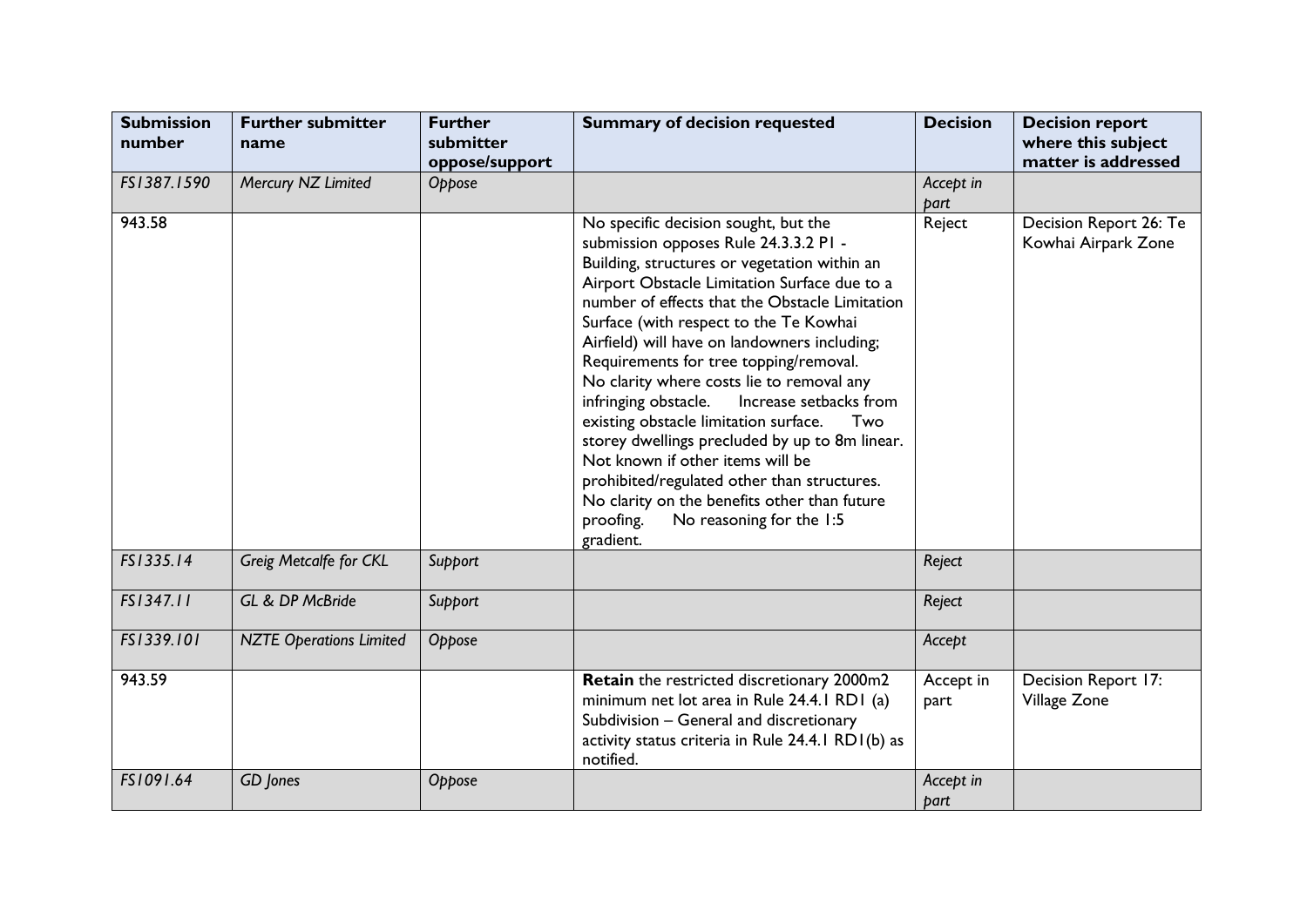| <b>Submission</b><br>number | <b>Further submitter</b><br>name | <b>Further</b><br>submitter<br>oppose/support | <b>Summary of decision requested</b>                                                                                                                                                                                                                                                                                                                                                                                                                                                                                                            | <b>Decision</b>   | <b>Decision report</b><br>where this subject<br>matter is addressed |
|-----------------------------|----------------------------------|-----------------------------------------------|-------------------------------------------------------------------------------------------------------------------------------------------------------------------------------------------------------------------------------------------------------------------------------------------------------------------------------------------------------------------------------------------------------------------------------------------------------------------------------------------------------------------------------------------------|-------------------|---------------------------------------------------------------------|
| FS1387.1591                 | Mercury NZ Limited               | Oppose                                        |                                                                                                                                                                                                                                                                                                                                                                                                                                                                                                                                                 | Accept in<br>part |                                                                     |
| 943.60                      |                                  |                                               | Amend Rule 24.4.10 RD1 (a) (i) Subdivision -<br>Building platform, to be inclusive of yards.<br><b>OR</b><br>Amend Rule 24.4.10 RD1 (a) (i) - Subdivision<br>- Building platform, as follows;<br>(i) A circle with a diameter of at least $+8$ $15m$<br>exclusive of yards; or<br><b>AND</b><br>Any consequential amendments to other<br>residential zones.                                                                                                                                                                                     | Accept            | Decision Report 17:<br>Village Zone                                 |
| 943.61                      |                                  |                                               | Amend Rule 24.4.4 C1 (a) Subdivision -<br>Amendments to cross lease and flats plans and<br>conversions, to be a Permitted activity subject<br>to Certificate of Compliance.<br><b>AND</b><br>ADD criteria to Rule 24.4.4 - Subdivision -<br>Amendments to cross lease and flats plans and<br>conversions, as follows;<br>Amendments shall be for the purpose of showing<br>alterations to existing buildings or additional<br>lawfully established buildings.<br>The alteration shall be either permitted or<br>otherwise lawfully established. | Reject            | Decision Report 17:<br>Village Zone                                 |
| 943.62                      |                                  |                                               | Amend the zoning of the property at 648 Te<br>Kowhai Road, Te Kowhai (Lot 3 DP 361630)<br>from Rural Zone to Village Zone where the<br>land falls within the Regional Policy Statement<br>Urban Limit (2008).                                                                                                                                                                                                                                                                                                                                   | Reject            | Decision Report 28]:<br>Zoning - Te Kowhai                          |
| FS1277.62                   | <b>Waikato Regional Council</b>  | Oppose                                        |                                                                                                                                                                                                                                                                                                                                                                                                                                                                                                                                                 | Accept            |                                                                     |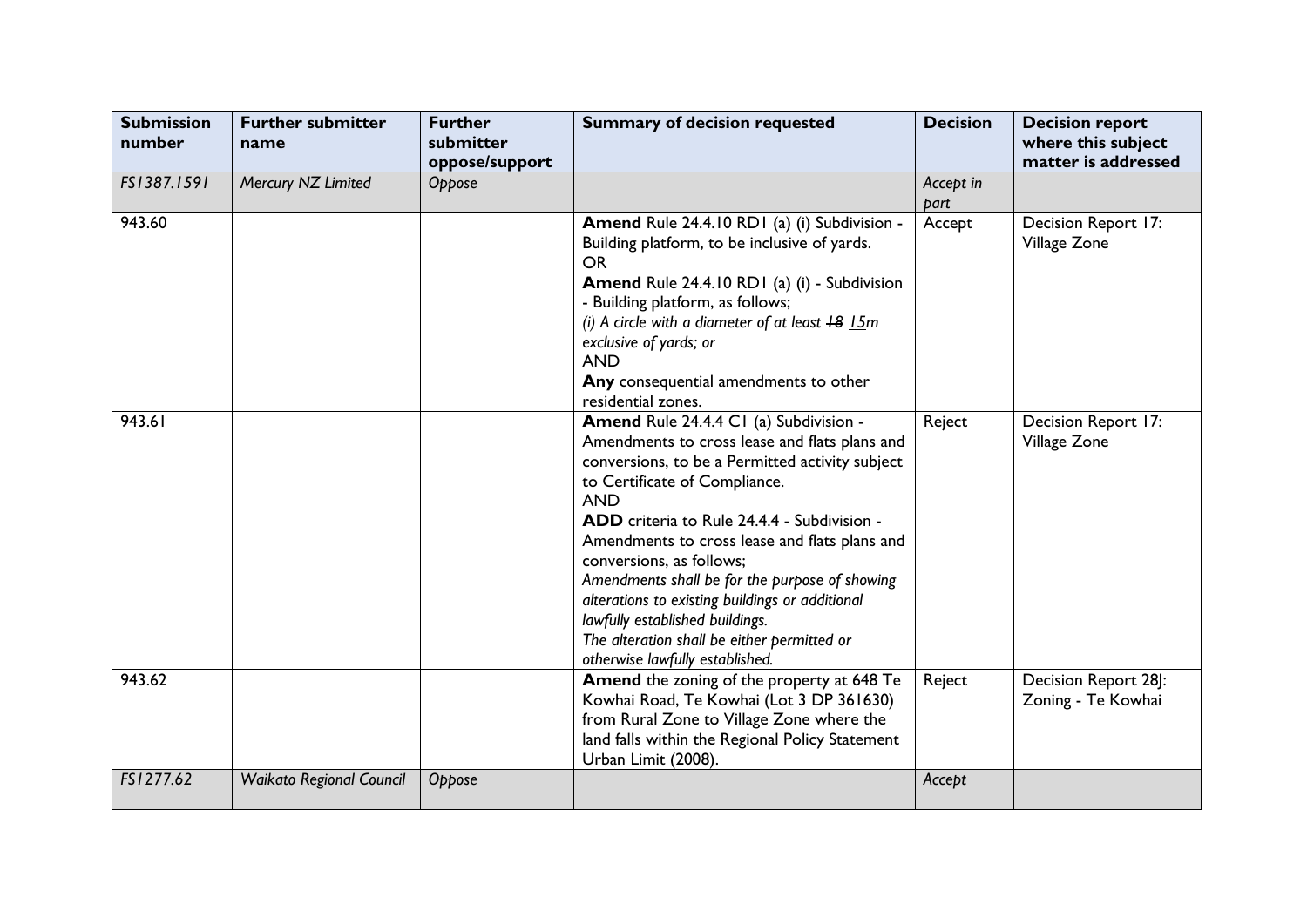| <b>Submission</b><br>number | <b>Further submitter</b><br>name | <b>Further</b><br>submitter<br>oppose/support | <b>Summary of decision requested</b>                                                                                                                                                                                                                                                                                                                                                                                                                                                                                                                                                                                                            | <b>Decision</b> | <b>Decision report</b><br>where this subject<br>matter is addressed |
|-----------------------------|----------------------------------|-----------------------------------------------|-------------------------------------------------------------------------------------------------------------------------------------------------------------------------------------------------------------------------------------------------------------------------------------------------------------------------------------------------------------------------------------------------------------------------------------------------------------------------------------------------------------------------------------------------------------------------------------------------------------------------------------------------|-----------------|---------------------------------------------------------------------|
| FS1379.368                  | Hamilton City Council            | Oppose                                        |                                                                                                                                                                                                                                                                                                                                                                                                                                                                                                                                                                                                                                                 | Accept          |                                                                     |
| FS1379.369                  | Hamilton City Council            | Oppose                                        |                                                                                                                                                                                                                                                                                                                                                                                                                                                                                                                                                                                                                                                 | Accept          |                                                                     |
| 943.63                      |                                  |                                               | Amend Table 14.12.5.14 - Access and road<br>conditions (Residential, Village, Business,<br><b>Business Town Centre and Industrial Zones)</b><br>to change the following for Access leg to an<br>allotment residential, village:<br>• Minimum Road/ROW Reserve Width to<br>3m;<br>• Seal width' of 3m up to 6 units or lots;<br>• Minimum Road/ROW Reserve Width to<br>5.5m and 6m for more than 6 units or lots;<br>and<br>• Seal width' of 4m for 6 or more units or<br>lots.<br><b>AND</b><br>Delete the 'Access lot residential, village'<br>from Table 14.12.5.14.<br><b>AND</b><br>Any consequential amendments required for<br>all zones. | Reject          | Decision Report 13:<br>Infrastructure                               |
| FS1091.66                   | GD Jones                         | Support                                       |                                                                                                                                                                                                                                                                                                                                                                                                                                                                                                                                                                                                                                                 | Reject          | Decision Report 13:<br>Infrastructure                               |
| FS1387.1592                 | Mercury NZ Limited               | Oppose                                        |                                                                                                                                                                                                                                                                                                                                                                                                                                                                                                                                                                                                                                                 | Accept          | Decision Report 13:<br>Infrastructure                               |
| 943.64                      |                                  |                                               | Amend Rule 23.2.3.1 P1 (a)(iii) Earthworks -<br>General, to include access/driveway.                                                                                                                                                                                                                                                                                                                                                                                                                                                                                                                                                            | Reject          | Decision Report 18:<br><b>Country Living Zone</b>                   |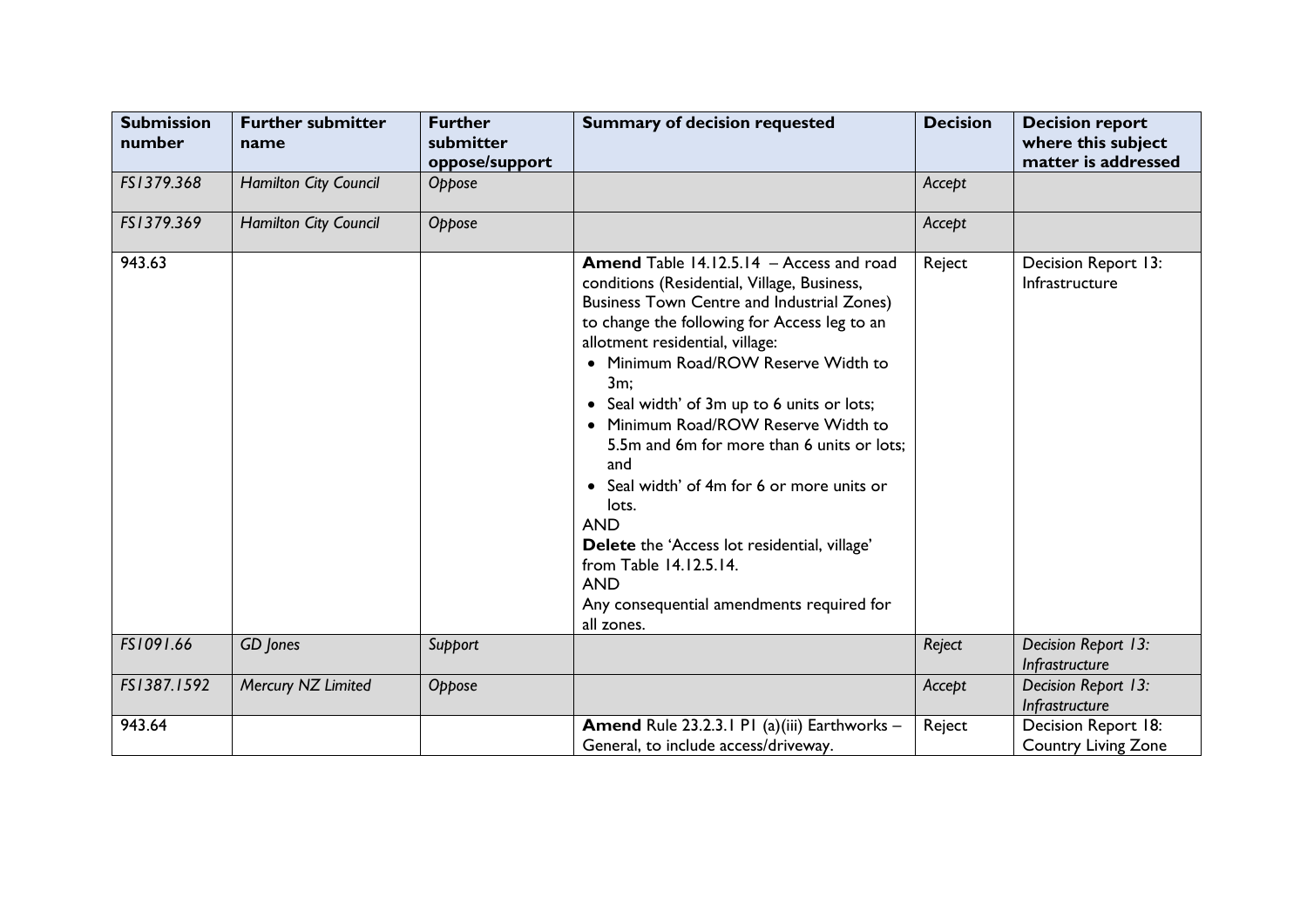| <b>Submission</b><br>number | <b>Further submitter</b><br>name | <b>Further</b><br>submitter | <b>Summary of decision requested</b>           | <b>Decision</b> | <b>Decision report</b><br>where this subject |
|-----------------------------|----------------------------------|-----------------------------|------------------------------------------------|-----------------|----------------------------------------------|
|                             |                                  | oppose/support              |                                                |                 | matter is addressed                          |
| 943.65                      |                                  |                             | <b>Amend Rule 23.3.7.5 P1 (a) - Building</b>   | Accept in       | Decision Report 18:                          |
|                             |                                  |                             | setback - Waterbodies, to carry over existing  | part            | <b>Country Living Zone</b>                   |
|                             |                                  |                             | rule from the Operative District Plan.         |                 |                                              |
| 943.66                      |                                  |                             | Add clause (v) to Rule $23.4.12$ RD1 (b) -     | Accept          | Decision Report 18:                          |
|                             |                                  |                             | Subdivision - Esplanade reserves and           |                 | <b>Country Living Zone</b>                   |
|                             |                                  |                             | esplanade strips, as follows;                  |                 |                                              |
|                             |                                  |                             | (vi) costs and benefits of acquiring the land  |                 |                                              |
| 943.67                      |                                  |                             | No specific decision sought, but the           | Reject          | Decision Report 18:                          |
|                             |                                  |                             | submission states:                             |                 | <b>Country Living Zone</b>                   |
|                             |                                  |                             | The rule is too restrictive and has not        |                 |                                              |
|                             |                                  |                             | prevented the significant development Zone     |                 |                                              |
|                             |                                  |                             | Subdivision of dwellings within the Airport    |                 |                                              |
|                             |                                  |                             | Subdivision Control Boundary or inside the     |                 |                                              |
|                             |                                  |                             | SEL 95 Boundary. The rule has created an       |                 |                                              |
|                             |                                  |                             | anomaly of larger lots over 1.1 ha whereas the |                 |                                              |
|                             |                                  |                             | majority of surrounding lots are closer to     |                 |                                              |
|                             |                                  |                             | 5000m2. There is no longer a valid reason to   |                 |                                              |
|                             |                                  |                             | retain the average.                            |                 |                                              |
| FS1253.33                   | <b>Waikato Regional Airport</b>  | Oppose                      | Seek that the whole part of this submission be | Accept          |                                              |
|                             | Ltd                              |                             | disallowed.                                    |                 |                                              |
| FS1387.1593                 | Mercury NZ Limited               | Oppose                      |                                                | Accept          |                                              |
| 943.68                      |                                  |                             | Amend Rule 22.4.1.5 RD1 (i) and (iii) Rural    | Reject          | Decision Report 22:                          |
|                             |                                  |                             | Hamlet Subdivision to enable up to 8 Records   |                 | <b>Rural Zone</b>                            |
|                             |                                  |                             | of Title to be relocated to form an 8 Lot      |                 |                                              |
|                             |                                  |                             | cluster and the minimum lot size reduced to    |                 |                                              |
|                             |                                  |                             | 5,000m2 or less.                               |                 |                                              |
| FS1379.370                  | Hamilton City Council            | Oppose                      |                                                | Accept          |                                              |
|                             |                                  |                             |                                                |                 |                                              |
| 943.69                      |                                  |                             | Amend the Proposed Waikato District Plan       | Accept          | Decision Report 32:                          |
|                             |                                  |                             | to be consistent with terminology, e.g. the    |                 | <b>Miscellaneous Matters</b>                 |